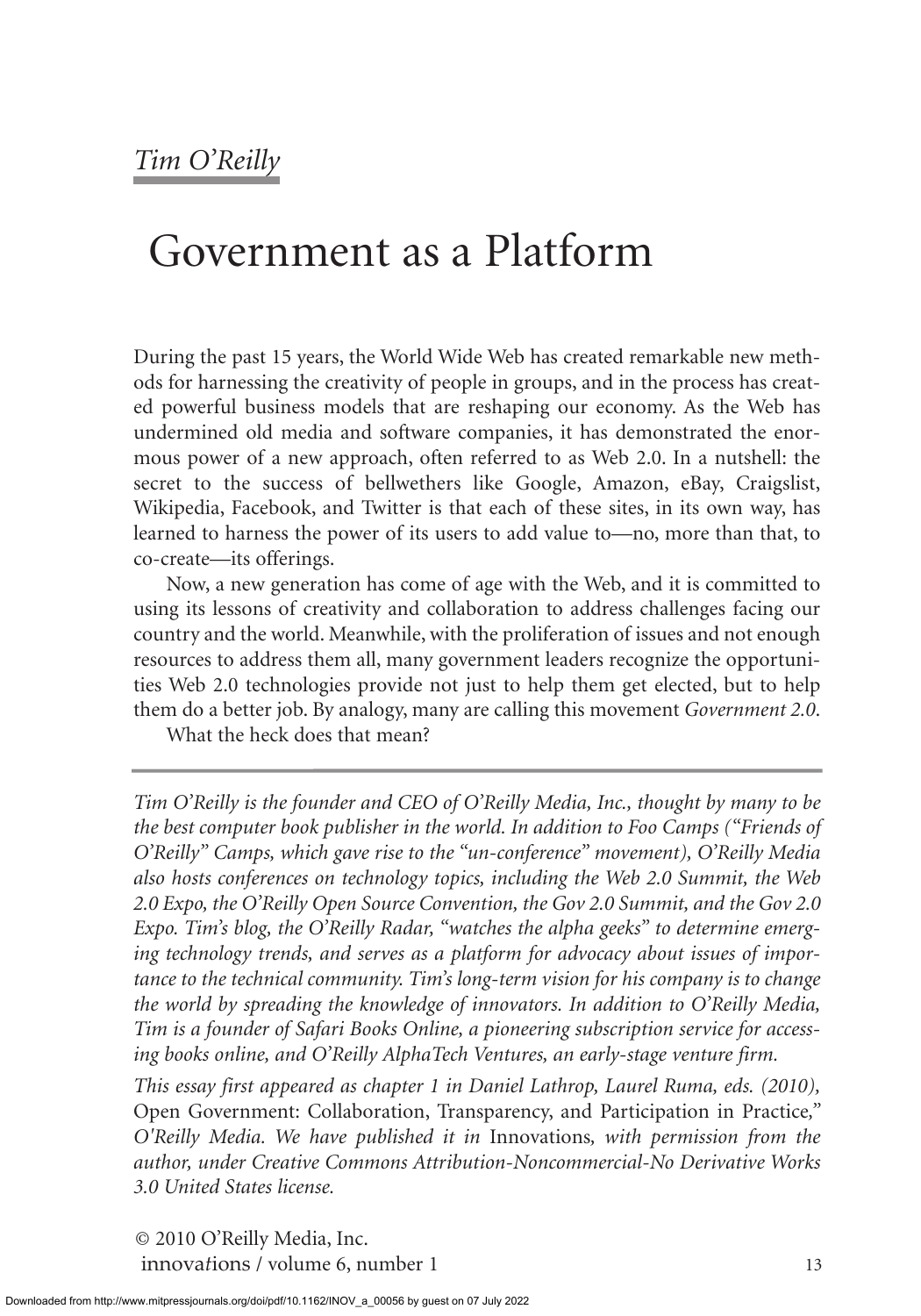Much like its predecessor, Web 2.0, "Government 2.0" is a chameleon, a white rabbit term, that seems to be used by people to mean whatever they want it to mean. For some, it is the use of social media by government agencies. For others, it is government transparency, especially as aided by government-provided data APIs. Still others think of it as the adoption of cloud computing, wikis, crowdsourcing, mobile applications, mashups, developer contests, or all of the other epiphenomena of Web 2.0 as applied to the job of government.

All of these ideas seem important, but none of them seem to get to the heart of the matter.

Web 2.0 was not a new version of the World Wide Web; it was a renaissance after the dark ages of the dotcom bust, a rediscovery of the power hidden in the original design of the World Wide Web. Similarly, Government 2.0 is not a new kind of government; it is government stripped down to its core, rediscovered and reimagined as if for the first time.

And in that reimagining, this is the idea that becomes clear: government is, at bottom, a mechanism for collective action. We band together, make laws, pay taxes, and build the institutions of government to manage problems that are too large for us individually and whose solution is in our common interest.

Government 2.0, then, is the use of technology—especially the collaborative technologies at the heart of Web 2.0—to better solve collective problems at a city, state, national, and international level.

The hope is that Internet technologies will allow us to rebuild the kind of participatory government envisioned by our nation's founders, in which, as Thomas Jefferson wrote in a letter to Joseph Cabell, "every man…feels that he is a participator in the government of affairs, not merely at an election one day in the year, but every day."<sup>1</sup>

As President Obama explained the idea during his campaign: "We must use all available technologies and methods to open up the federal government, creating a new level of transparency to change the way business is conducted in Washington, and giving Americans the chance to participate in government deliberations and decision making in ways that were not possible only a few years ago."

Allowing citizens to see and share in the deliberations of government and creating a "new level of transparency" are remarkable and ambitious goals, and would indeed "change the way business is conducted in Washington." Yet these goals do not go far enough.

#### LESSONS LEARNED FROM THE SUCCESS OF COMPUTER PLATFORMS

There is a new compact on the horizon: information produced by and on behalf of citizens is the lifeblood of the economy and the nation; government has a responsibility to treat that information as a national asset. Citizens are connected like never before and have the skill sets and passion to solve problems affecting them locally as well as nationally. Government information and services can be provided to citizens where and when they need them. Citizens are empowered to spark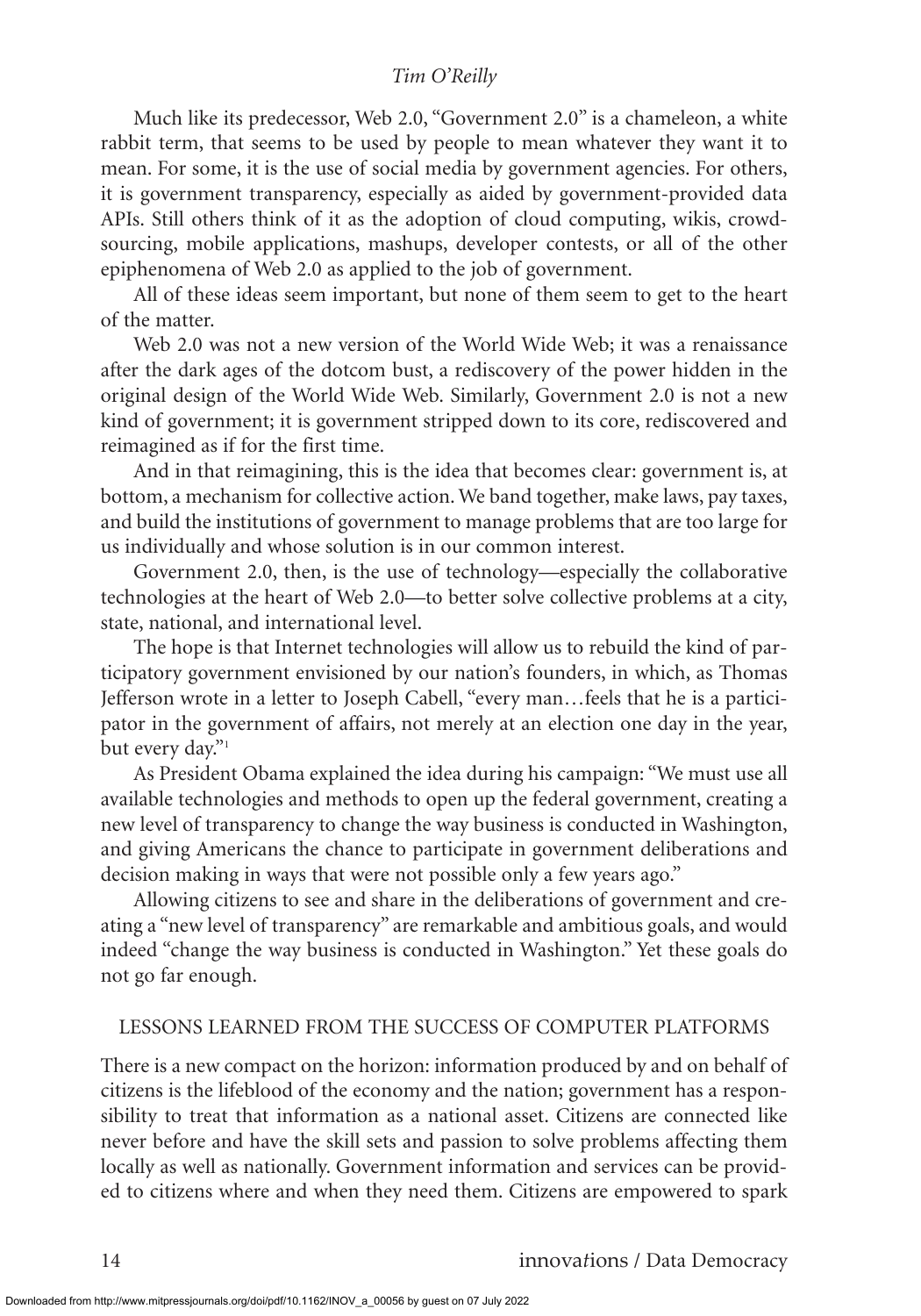the innovation that will result in an improved approach to governance. In this model, government is a convener and an enabler rather than the first mover of civic action.

This is a radical departure from the existing model of government, which Donald Kettl so aptly named "vending machine government."<sup>2</sup> We pay our taxes, we expect services. And when we don't get what we expect, our "participation" is limited to protest—essentially, shaking the vending machine. Collective action has been watered down to collective complaint. (Kettl used the vending machine analogy in a very different way, to distinguish between the routine operation of government and the solution of new and extraordinary problems, but I owe him credit for the image nonetheless.)

What if, instead of a vending machine, we thought of government as the manager of a marketplace? In *The Cathedral & the Bazaar*, Eric Raymond uses the image of a bazaar to contrast the collaborative development model of open source software with traditional software development, but the analogy is equally applicable to government.<sup>3</sup> In the vending machine model, the full menu of available services is determined beforehand. A small number of vendors have the ability to get their products into the machine, and as a result, the choices are limited, and the prices are high. A bazaar, by contrast, is a place where the community itself exchanges goods and services.

But not all bazaars are created equal. Some are sorry affairs, with not much more choice than the vending machine, while others are vibrant marketplaces in which many merchants compete to provide the same goods and services, bringing an abundance of choice as well as lower prices.

In the technology world, the equivalent of a thriving bazaar is a successful platform. If you look at the history of the computer industry, the innovations that define each era are frameworks that enabled a whole ecosystem of participation from companies large and small. The personal computer was such a platform. So was the World Wide Web. This same platform dynamic is playing out right now in the recent success of the Apple iPhone. Where other phones have had a limited menu of applications developed by the phone vendor and a few carefully chosen partners, Apple built a framework that allowed virtually anyone to build applications for the phone, leading to an explosion of creativity, with more than 100,000 applications appearing for the phone in little more than 18 months, and more than 3,000 new ones now appearing every week. <sup>4</sup>

This is the right way to frame the question of Government 2.0. How does government become an open platform that allows people inside and outside government to innovate? How do you design a system in which all of the outcomes aren't specified beforehand, but instead evolve through interactions between government and its citizens, as a service provider enabling its user community?

This chapter focuses primarily on the application of platform thinking to government technology projects. But it is worth noting that the idea of government as a platform applies to every aspect of the government's role in society. For example, the Federal-Aid Highway Act of 1956, which committed the United States to build-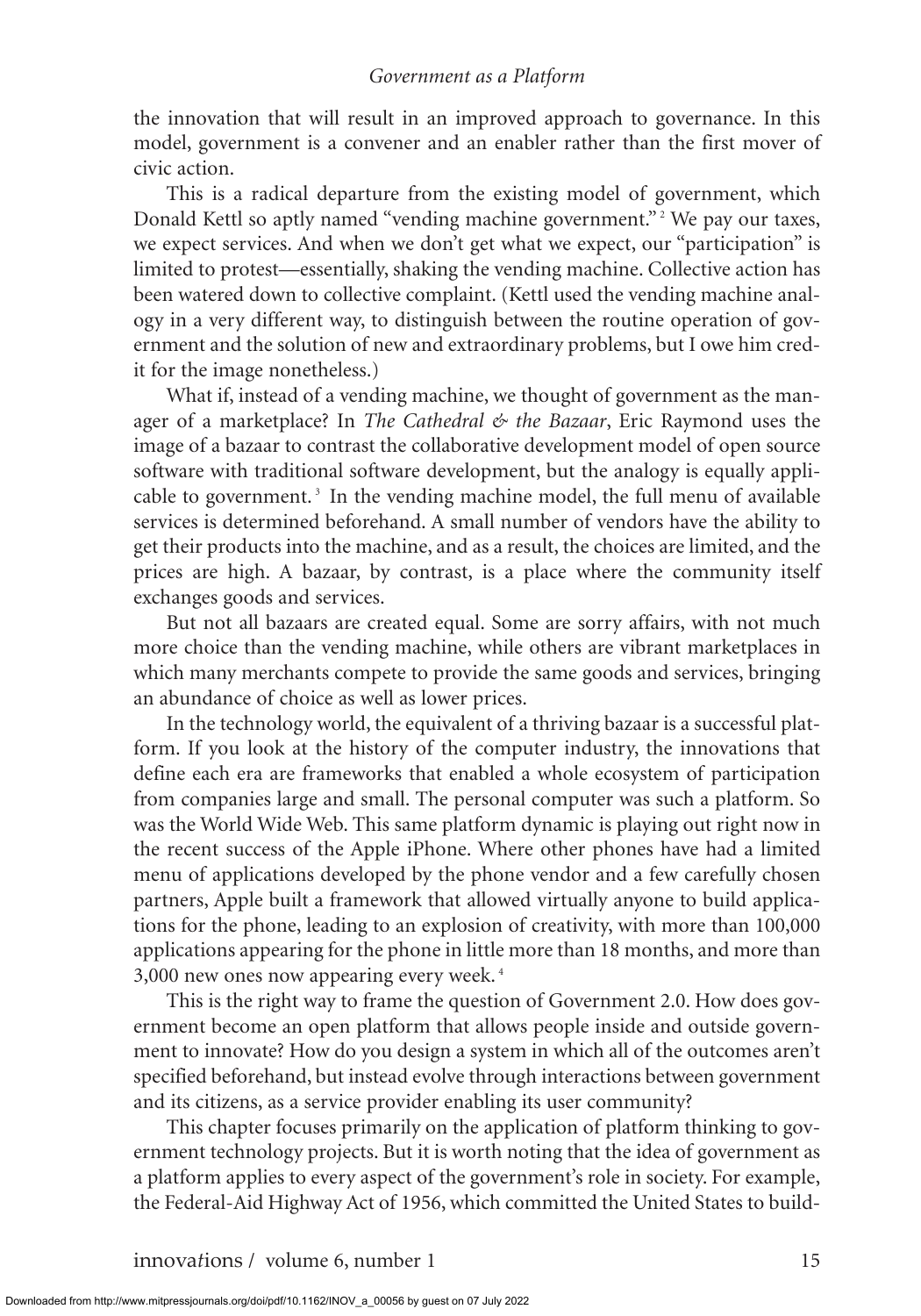ing an interstate highway system, was a triumph of platform thinking, a key investment in facilities that had a huge economic and social multiplier effect. Though government builds the network of roads that tie our cities together, it does not operate the factories, farms, and businesses that use that network: that opportunity is afforded to "we the people." Government does set policies for the use of those roads, regulating interstate commerce, levying gasoline taxes and fees on heavy vehicles that damage the roads, setting and policing speed limits, specifying criteria for the safety of bridges, tunnels, and even vehicles that travel on the roads, and performing many other responsibilities appropriate to a "platform provider."

While it has become common to ridicule the 1990s description of the Internet as the "information superhighway," the analogy is actually quite apt. Like the Internet, the road system is a "network of networks," in which national, state, local, and private roads all interconnect, for the most part without restrictive fees. We have the same rules of the road everywhere in the country, yet anyone, down to a local landowner adding a driveway to an unimproved lot, can connect to the nation's system of roads.

The launch of weather, communications, and positioning satellites is a similar exercise of platform strategy. When you use a car navigation system to guide you to your destination, you are using an application built on the government platform, extended and enriched by massive private sector investment. When you check the weather—on TV or on the Internet—you are using applications built using the National Weather Service (or equivalent services in other countries) as a platform. Until recently, the private sector had neither the resources nor the incentives to create space-based infrastructure. Government as a platform provider created capabilities that enrich the possibilities for subsequent private sector investment.

There are other areas where the appropriate role of the platform provider and the marketplace of application providers is less clear. Health care is a contentious example. Should the government be providing health care or leaving it to the private sector? The answer is in the outcomes. If the private sector is doing a good job of providing necessary services that lead to the overall increase in the vitality of the country, government should stay out. But just as the interstate highway system increased the vitality of our transportation infrastructure, it is certainly possible that greater government involvement in health care could do the same. But if the lesson is correctly learned, it should do so not by competing with the private sector to deliver health services, but by investing in infrastructure (and "rules of the road") that will lead to a more robust private sector ecosystem.

At the same time, platforms always require choices, and those choices must be periodically revisited. Platforms lose their power when they fail to adapt. The U.S. investment in the highway system helped to vitiate our railroads, shaping a society of automobiles and suburbs. Today, we need to rethink the culture of sprawl and fossil fuel use that platform choice encouraged. A platform that once seemed so generative of positive outcomes can become a dead weight over time.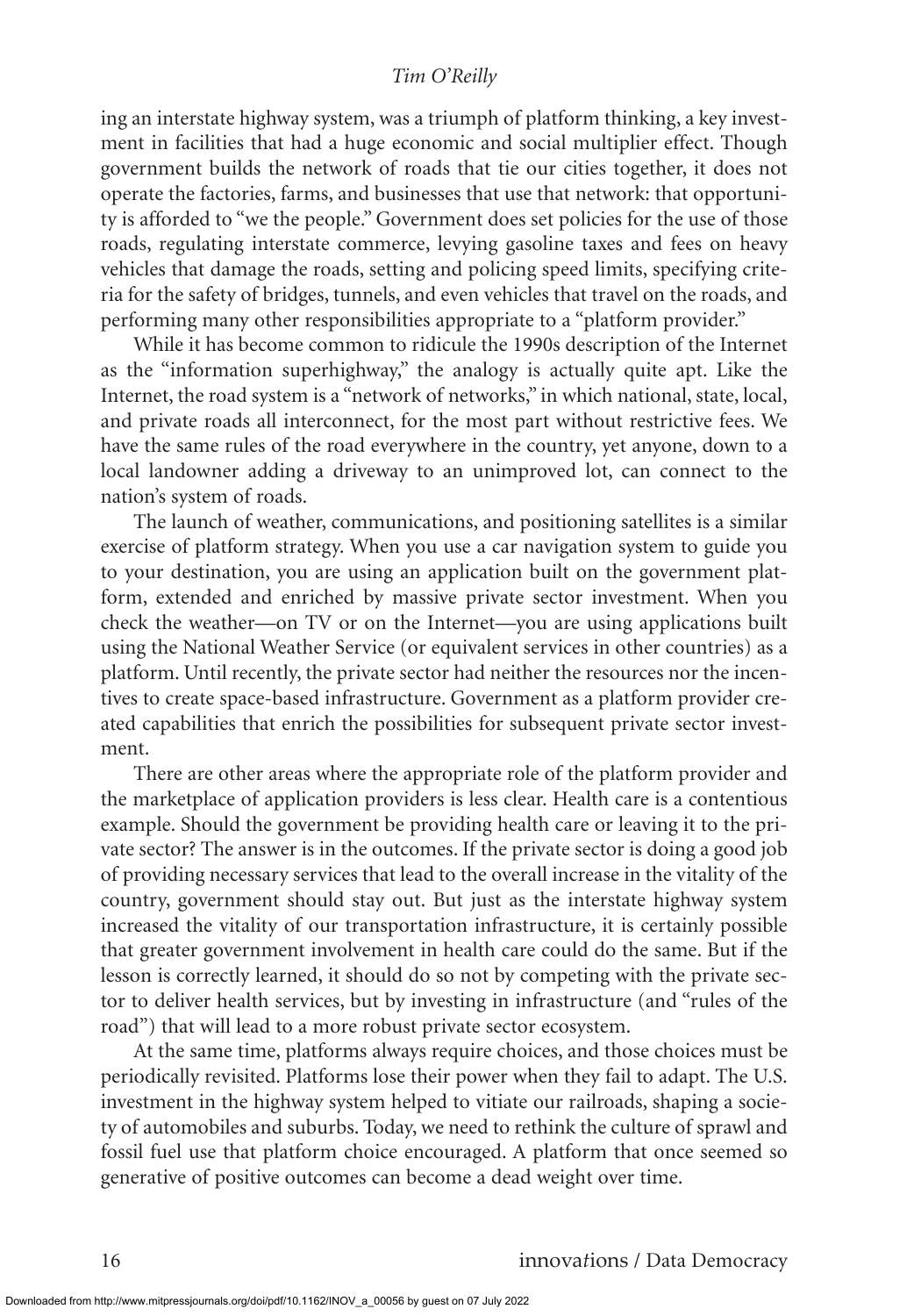#### *Government as a Platform*

Police, fire services, garbage collection: these are fundamental platform services, just like analogous services in computer operating systems. And of course, here we have an "antipattern" from technology platforms: the failure to provide security, for example, as a fundamental system service, leaving it instead to the "private sector" of application vendors, has imposed a huge downstream cost on the technology ecosystem.

The question of Government 2.0, then, is this: if government is a platform, how can we use technology to make it into a better platform?

This question allows us to fruitfully extend the platform metaphor and ask: what lessons can government take from the success of computer platforms, as it tries to harness the power of technology to remake government?

#### LESSON 1: OPEN STANDARDS SPARK INNOVATION AND GROWTH

Time and again, the platforms that are the most generative of new economic activity are those that are the most open. The modern era in computing began in 1981 when IBM published the specifications for a personal computer that anyone could build using off-the-shelf parts. Prior to the introduction of the PC, IBM had a stranglehold on the computer market. It was a valuable but limited market, with very few vendors serving a small number of very big customers.

After the introduction of the PC, barriers to market entry were so low that Michael Dell, a Texas college student, was able to start what became a multibillion dollar company out of his dorm room. The market for personal computers exploded. IBM had estimated a total of 245,000 PCs would be sold over five years; as we now know, the eventual market size was in the billions, as scrappy little companies like Microsoft worked to put "a computer on every desk and in every home."<sup>5</sup>

At the same time, the standardization of the personal computer led to unexpected consequences: software became a higher-margin business than hardware; industry power shifted from IBM to Microsoft.

In its early years, Microsoft triumphed by establishing the best platform for independent software developers. Just as the standard architecture of the IBM PC lowered the barriers to marketplace entry by hardware manufacturers, the standardized APIs of MS-DOS and, later, Microsoft Windows made it easy for developers to "add value" to the personal computer.

Over time, Microsoft began to abuse their market power as the platform provider to give advantage to their own applications. At that point, the PC software marketplace became less and less vibrant, with most of the profits accruing to a few dominant companies. As a result, many people mistakenly take the lesson from the PC era that owning a platform is the secret of marketplace control and outsized profits.

In fact, by 1995, the PC era had run out of gas. The PC became less and less like a bazaar and more and more like a vending machine. We'd moved from the open personal computer as the platform to the closed and tightly controlled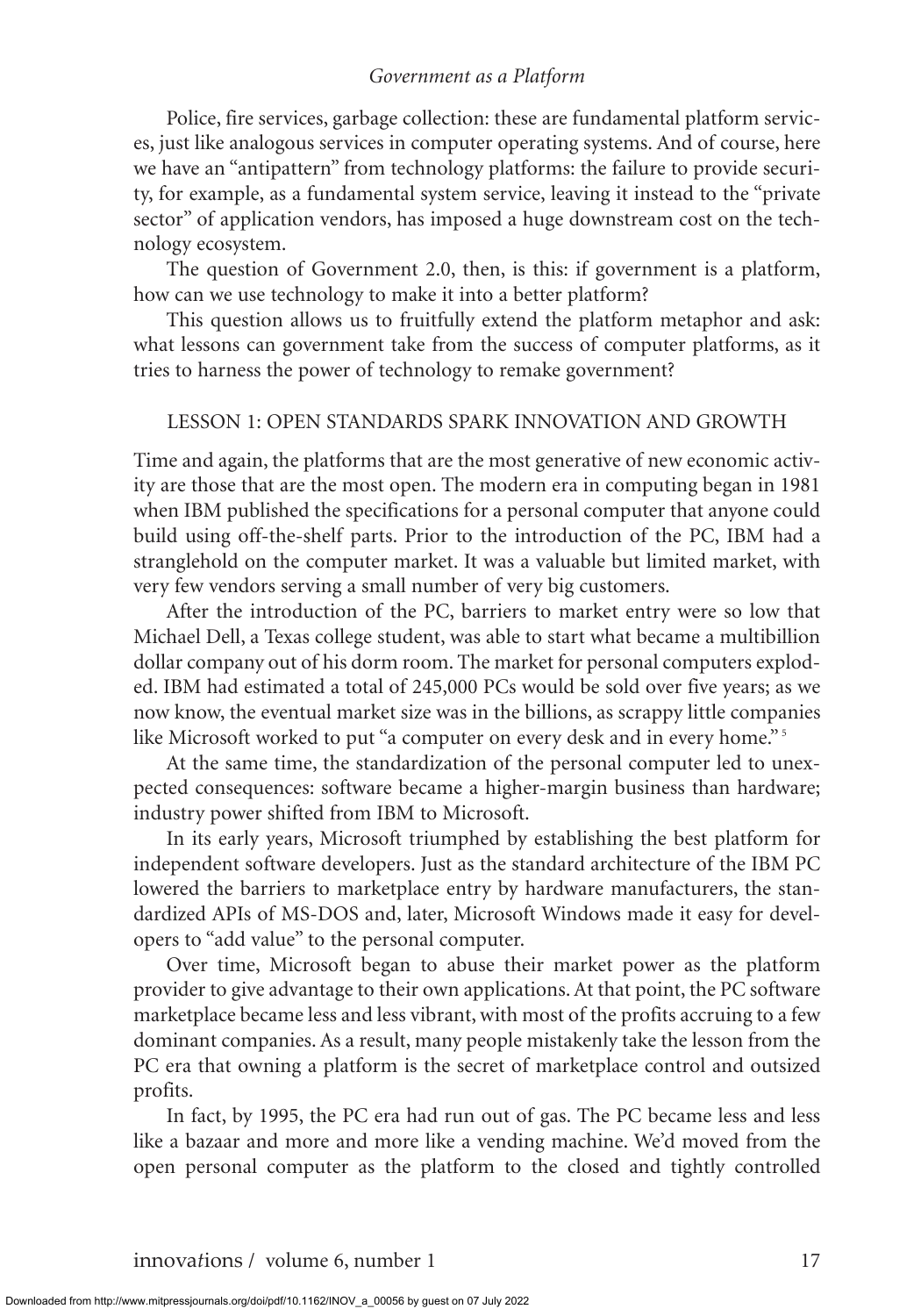Microsoft Windows as the platform. When one vendor controls the platform, innovation suffers.

What reinvigorated the industry was a new open platform: the Internet, and more specifically, the World Wide Web. Both were radically decentralized—a set of rules for programs to cooperate and communicate, with applications provided by anyone who had a good idea and the skills to write one. Once again, barriers to marketplace entry were low, with multibillion dollar companies created out of college dorm rooms, and tens of thousands of companies competing to provide previously unimaginable new services. The bazaar was back.

We see the same dynamic playing out today in the cell phone market. Cell phone providers have traditionally operated on the vending machine model. Apple changed the rules of the game with the iPhone developer platform. Suddenly, anyone could develop smartphone applications.

The smartphone platform story is perhaps the one most comforting to those inside government. Unlike the IBM PC or the Internet, the Apple iPhone is not a completely uncontrolled Wild West. Apple actively manages the platform to encourage innovation and choice while enforcing clear rules. Some observers believe that over time, the iPhone platform will not prove open enough, and will be superseded by other, more open platforms. But for the moment, Apple appears to be creating an effective balance between control and what Jonathan Zittrain calls *generativity*. <sup>6</sup>

There are two lessons for government in these stories. The first is the extraordinary power of open standards to foster innovation. When the barriers to entry to a market are low, entrepreneurs are free to invent the future. When barriers are high, innovation moves elsewhere. The second is that vibrant platforms become less generative over time, usually because the platform vendor has begun to compete with its developer ecosystem.

Some readers may take the lesson to be that government plays an important role in antitrust enforcement, keeping a level playing field. Facing the crises of the day, from banking to health care, we see a story in which entrenched players have grown large and have used their resulting power to remove choice from the marketplace, extracting outsized profits not by creating value but by cornering it.

There may be an "antitrust 2.0" alternative. Rather than simply limiting the size or power of an entrenched player, can government insistence on openness and interoperability be used to cause a "market reset," through which innovation can once again flourish? Antitrust actions against Microsoft were focused on existing business models, yet the real competition for Microsoft came not from other businesses selling software, but from an entirely new class of advertising-based business models that were invented in the initially noncommercial, wide-open spaces of the World Wide Web.

One of the most important ways that government can promote competition is not through after-the-fact antitrust enforcement but by encouraging more innovation. And as has been argued here, the best way to do that is with open standards. So, for example, faced with the race by major players to dominate the emerging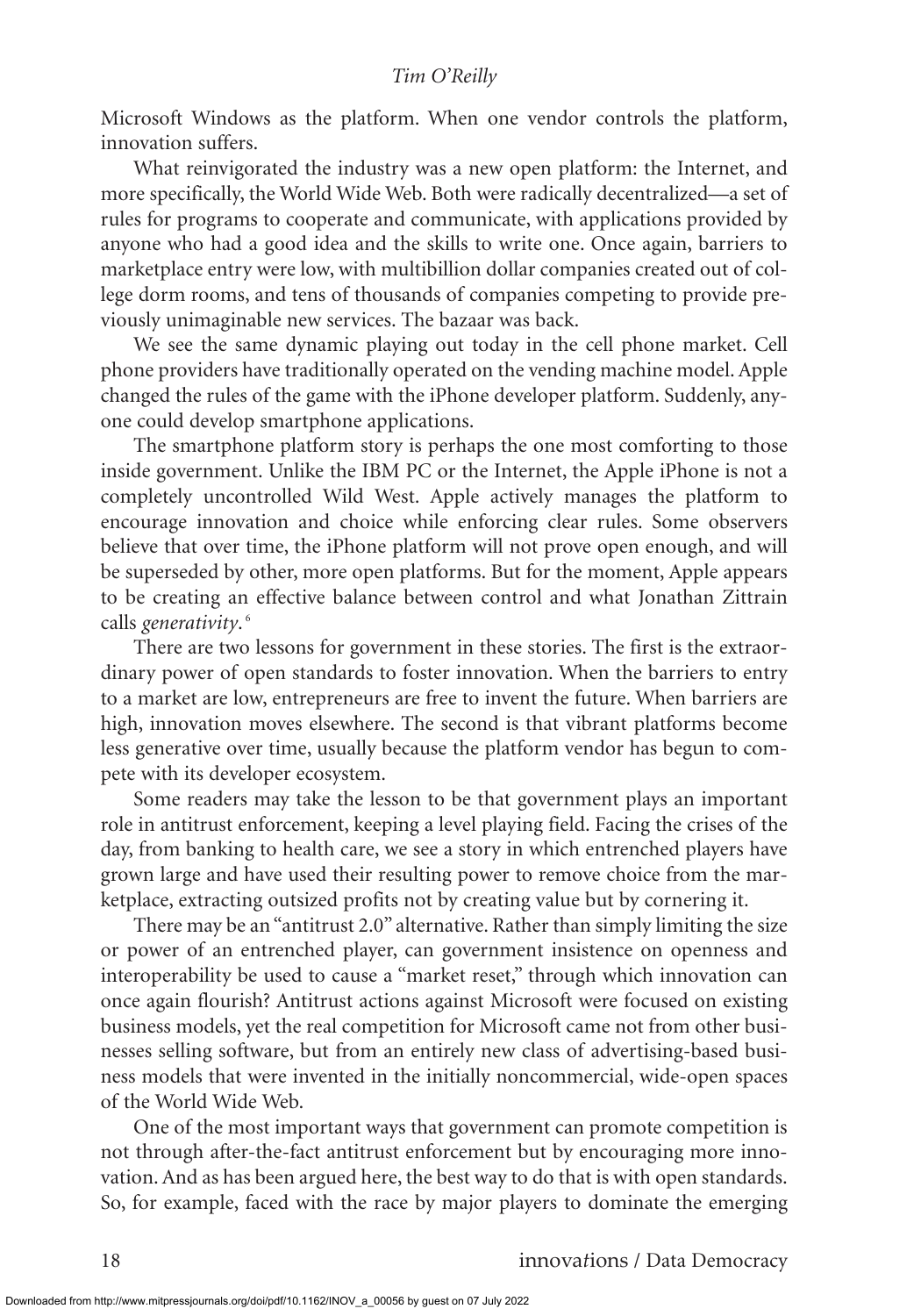



*Source:* USGovernmentSpending.com

world of cloud computing, the government can forestall the risk of single-player dominance by throwing its weight behind open standards and interoperability in cloud computing. And in fact, this is just what we're seeing. The recent General Services Administration (GSA) Infrastructure as a Service (IaaS) solicitation devoted 5 of its 25 questions to vendors to the subject of interoperability:<sup>7</sup>

*5.* Please address the following Interoperability and Portability questions:

*5.1.* Describe your recommendations regarding "cloud-to-cloud" communication and ensuring interoperability of cloud solutions.

*5.2.* Describe your experience in weaving together multiple different cloud computing services offered by you, if any, or by other vendors.

*5.3.* As part of your service offering, describe the tools you support for integrating with other vendors in terms of monitoring and managing multiple cloud computing services.

*5.4.* Please explain application portability; i.e., exit strategy for applications running in your cloud, should it be necessary to vacate.

*5.5.* Describe how you prevent vendor lock in.

The recent U.S. Department of Defense guidance on the use of open source software by the military is a similar move that uses open standards to enhance competition.<sup>8</sup> The government's move to push for open patient records<sup>9</sup> also recognizes the power of open standards to promote innovation and bring down costs. And of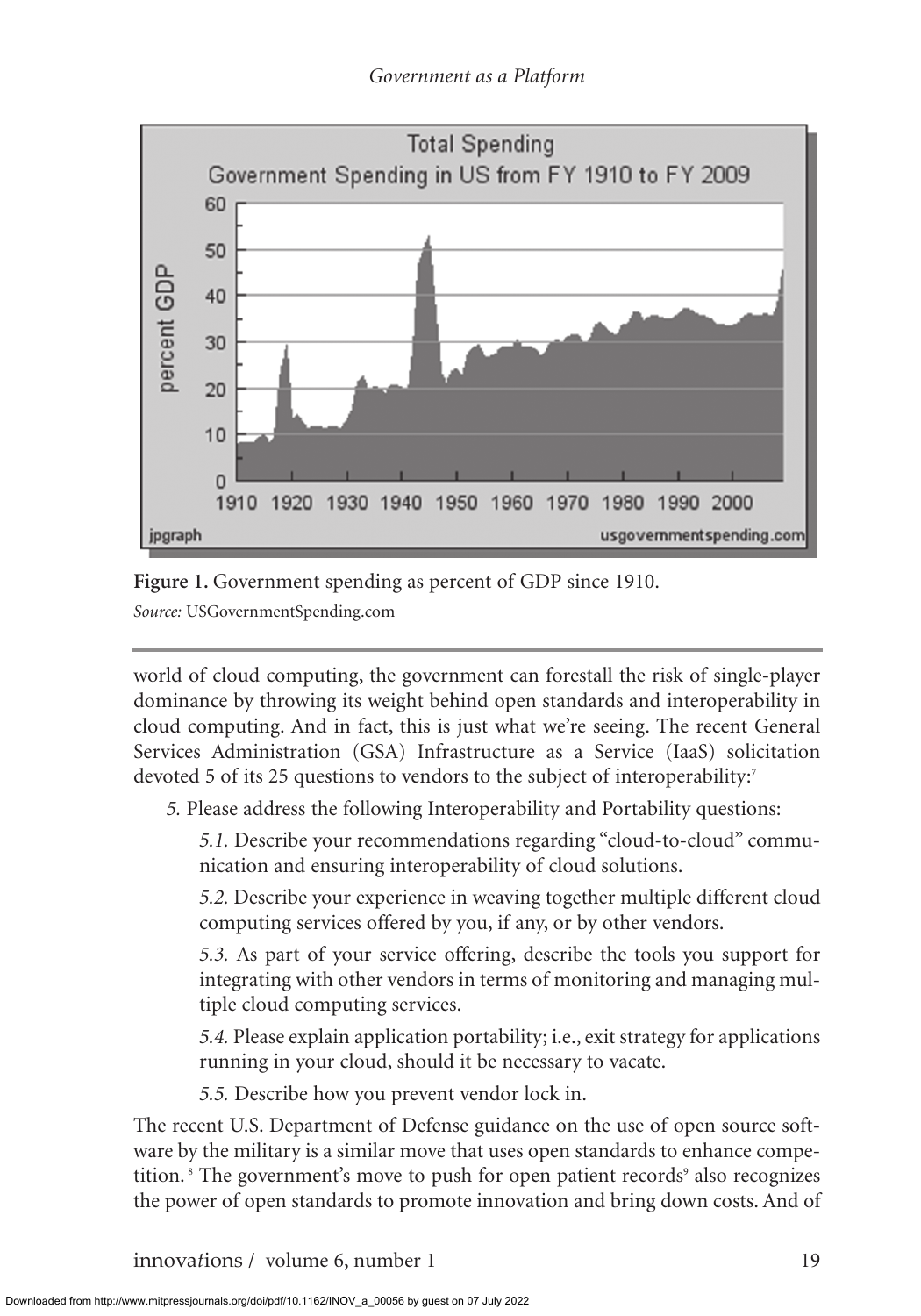*Tim O'Reilly*

my<sub>o</sub>station asthmscating triples 0064 know semane? Links

**Figure 2.** Jack Dorsey's original vision of Twitter.

course, the White House's Data.gov initiative, a portal for open APIs to government data, takes this idea to a new level.

In considering how open, generative systems eventually become closed over time, losing their innovative spark in the process, there is also a lesson for government itself. Figure 1, "Government spending as percent of GDP since 1910" shows the rising share of the U.S. gross domestic product consumed by all levels of government during the past 100 years.

As a platform provider, when does government stop being generative, and when does it start to compete with the private sector? When do its decisions raise barriers to marketplace entry rather than reduce them? What programs or functions that were used to bootstrap a new market are now getting in the way? There is no Justice Department that can bring an antitrust action against government; there is no Schumpeterian "creative destruction" <sup>10</sup> to bring unneeded government programs to an end. Government 2.0 will require deep thinking about how to end programs that no longer work, and how to use the platform power of the government not to extend government's reach, but instead, how to use it to better enable its citizenry and its economy.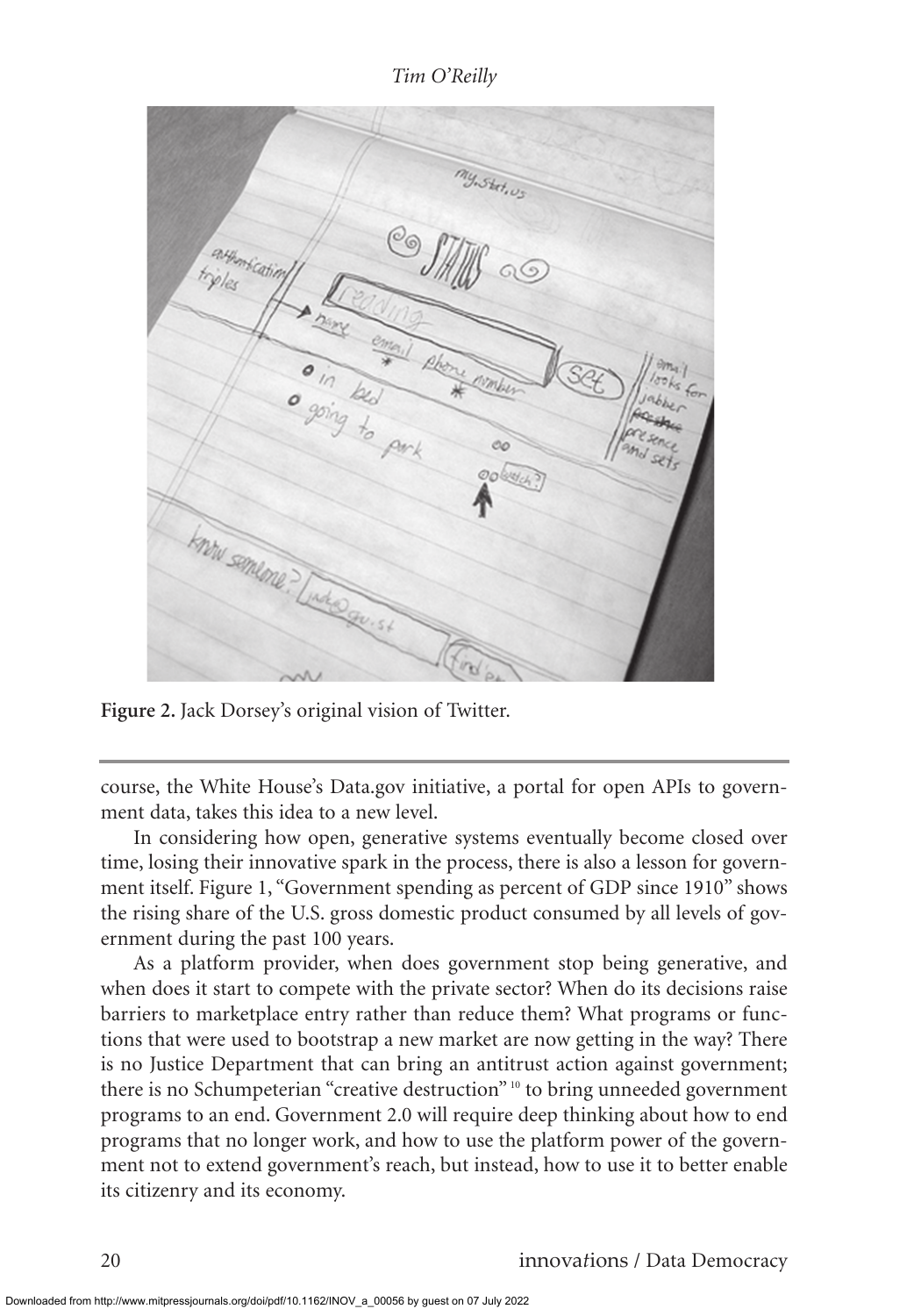## LESSON 2: BUILD A SIMPLE SYSTEM AND LET IT EVOLVE

In one of the early classics of software engineering, *Systemantics*, John Gall wrote: "A complex system that works is invariably found to have evolved from a simple system that worked. The inverse proposition also appears to be true. A complex system designed from scratch never works and cannot be made to work. You have to start over beginning with a working simple system."<sup>11</sup>

Again, the Internet is a case in point. In the 1980s, an international standards committee got together to define the future of computer networking. The Open Systems Interconnect (OSI) model was comprehensive and complete, and one of the industry pundits of the day wrote, in 1986: <sup>12</sup>

Over the long haul, most vendors are going to migrate from TCP/IP to support Layer 4, the transport layer of the OSI model. For the short term, however, TCP/IP provides organizations with enough functionality to protect their existing equipment investment and over the long term, TCP/IP promises to allow for easy migration to OSI.

*Au contraire*. It was the profoundly simple protocols of the Internet that grew richer and more complex, while the OSI protocol stack became relegated to the status of an academic reference model used to describe network architecture.

Meanwhile, over on the TCP/IP standardization side, there was this wonderful, naive, glorious statement by Jon Postel in RFC 761:<sup>13</sup> "TCP implementation should follow a general principle of robustness. Be conservative in what you do. Be liberal in what you accept from others." It sounds like something out of the Bible, the Golden Rule as applied to computers. What a fabulous statement of philosophy! "We're not going to specify all of the details of how you interoperate; we're just going to say, 'Please do it.'"

Twitter is another good example of a fundamentally simple system. Jack Dorsey's original design sketch fit on a few lines of paper (see Figure 2, "Jack Dorsey's original vision of Twitter"). Much has grown from that sketch. There are now thousands of Twitter applications, precisely because the core Twitter service does so little. By thinking simple, Twitter allowed its users and an ecosystem of application developers to evolve new features and functionality. This is the essence of generativity.

Of course, in a government context when you say "build a simple system; let it evolve," that sounds like a real challenge. But let's remember that TCP/IP was a government-funded project. It can be done. The first step is getting a philosophy of simplicity into your work, understanding that designing foundations that others can build on is an important part of platform thinking. It's about creating the starting point, something that others can reuse and extend.

Designing simple systems is one of the great challenges of Government 2.0. It means the end of grand, feature-filled programs, and their replacement by minimal services extensible by others.

This quest for simplicity is one of the drivers behind Federal CIO Vivek Kundra's emphasis on Data.gov, a collection of APIs to government data. Kundra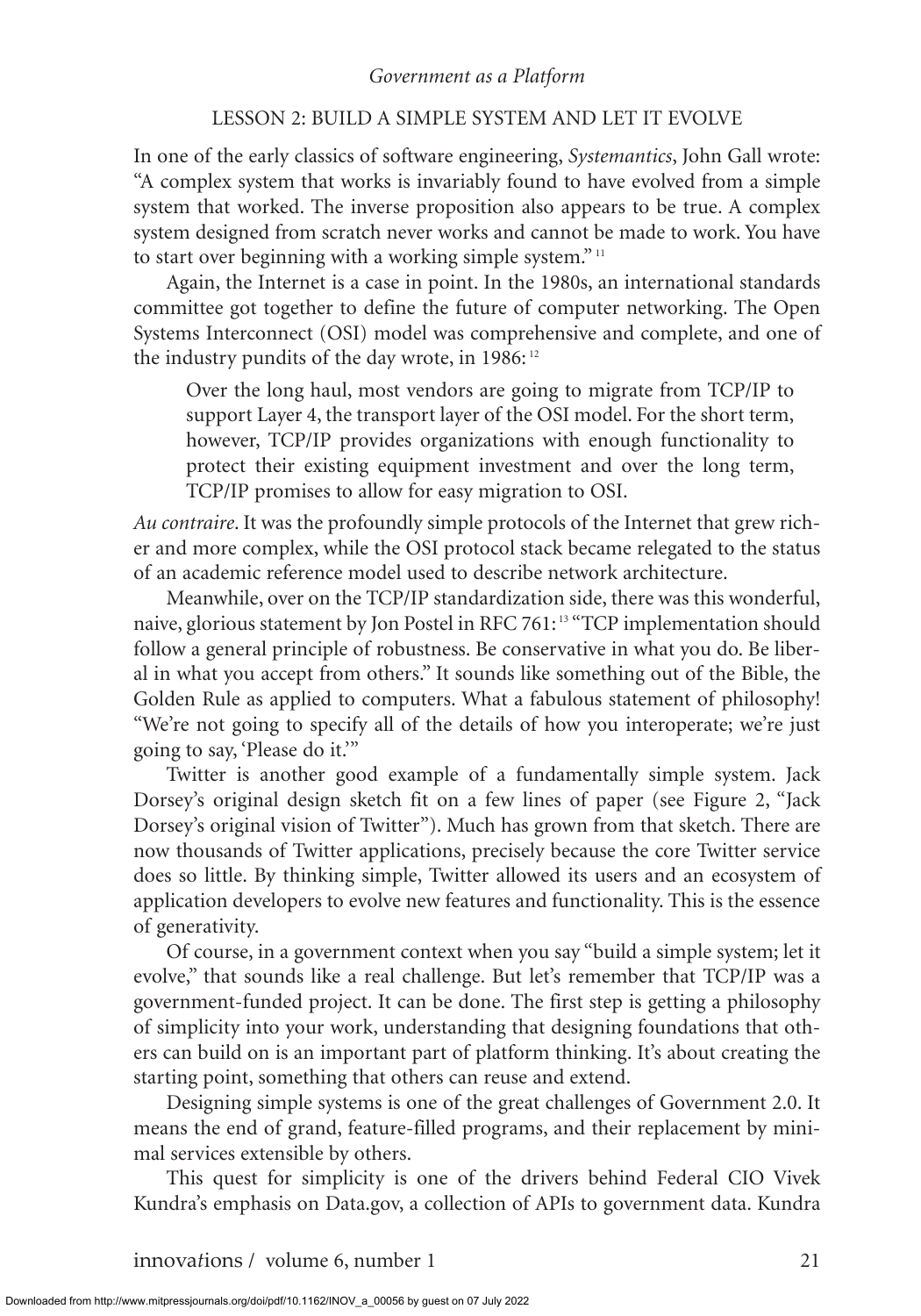#### **Service-Oriented Architecture at Amazon**

Amazon revolutionized the computer world in 2006 with the introduction of its cloud computing platform: the Elastic Compute Cloud, or EC2; the Simple Storage Service, or S3; and a series of other related services that make it possible for developers to host their applications on the same infrastructure that Amazon itself uses.

Amazon's revolutionary business model included cheap, transparent, payas-you-go pricing without contracts or commitments, making launching a web application a completely self-service proposition. But what's perhaps more important was the architectural commitment Amazon had made over the previous five years to building a true service-oriented architecture.\* As Amazon Chief Technology Officer Werner Vogels described it in a 2008 *Information Week* interview:\*\*

Each of those pieces that make up the e-commerce platform are actually separate services. Whether it's Sales Rank, or Listmania, or Recommendations, all of those are separate services. If you hit one of Amazon's pages, it goes out to between 250 and 300 services to build that page.

It's not just an architectural model, it's also organizational. Each service has a team associated with it that takes the reliability of that service and is responsible for the innovation of that service…. [W]e found that a lot of those teams were spending their time on the same kind of things. In essence, they were all spending time on managing infrastructure, and that was a byproduct of the organization that we had chosen, which was very decentralized.

So…we decided to go to a shared-services platform and that became the infrastructure services platform that we now know in the outside world as AWS [Amazon Web Services].

Amazon is a bellwether example of why Robinson et al. urge that "federal websites themselves use the same open systems for accessing the underlying data as they make available to the public at large." Amazon's ability to deliver low-cost web services to the public started with its own total embrace of an internal web services architecture, in which Amazon's own applications are based on the same services that they offer to the public.

<sup>\*</sup> http://webservices.xml.com/pub/a/ws/2003/09/30/soa.html \*\*http://www.informationweek.com/news/globalcio/interviews/showArticle.jhtml?articleID=212501404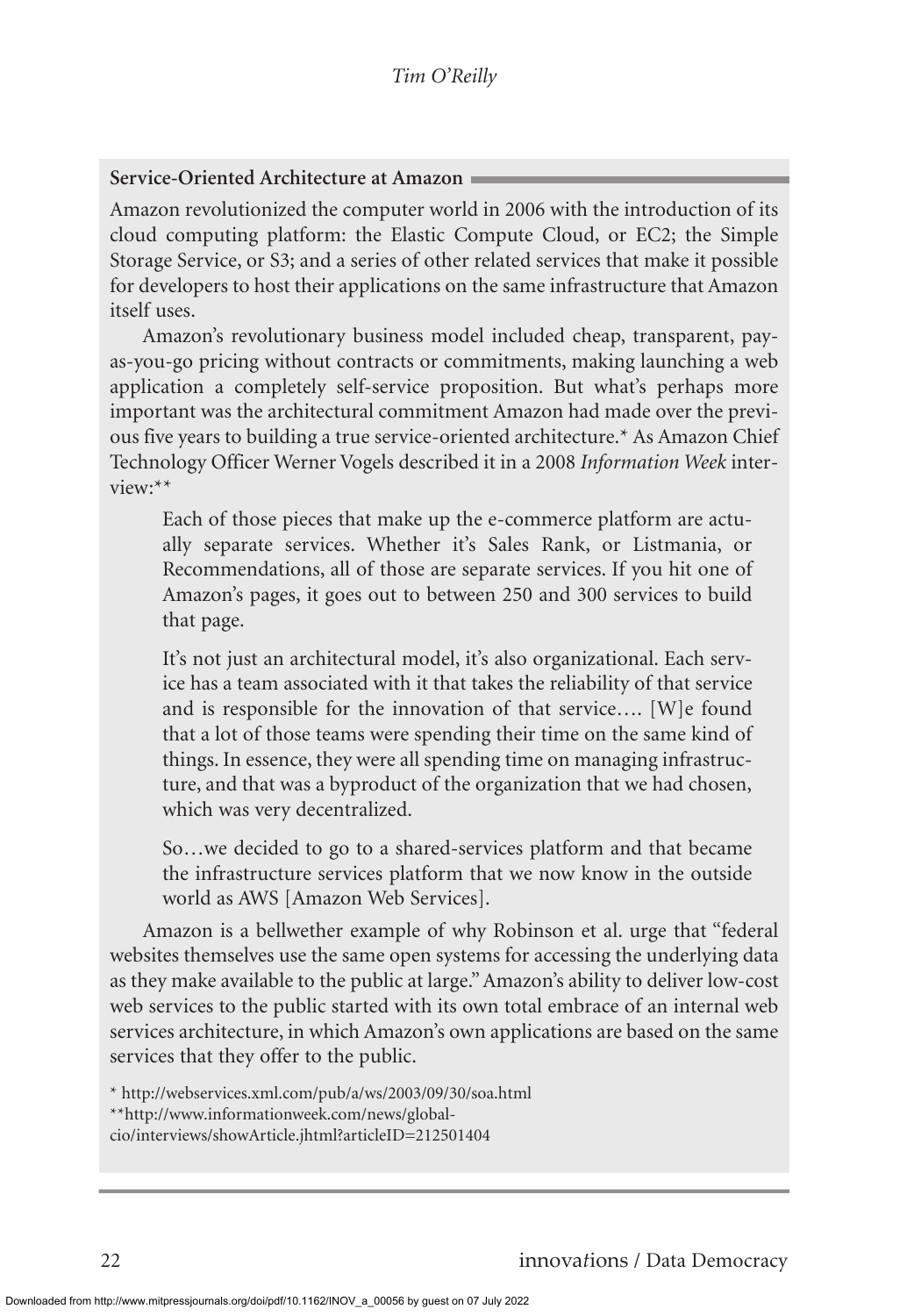## *Government as a Platform*

realizes that rather than having the government itself build out all of the websites and applications that use that data, providing application programming interfaces to the private sector will allow independent developers to come up with new uses for government data.

The rationale for Data.gov was laid out convincingly by David G. Robinson et al. in "Government Data and the Invisible Hand" (see Chapter 6 for an updated take on this), and the emphasis below is mine: <sup>14</sup>

In the current Presidential cycle, all three candidates have indicated that they think the federal government could make better use of the Internet…. But the situation to which these candidates are responding the wide gap between the exciting uses of Internet technology by private parties, on the one hand, and the government's lagging technical infrastructure on the other—is not new. The federal government has shown itself consistently unable to keep pace with the fast-evolving power of the Internet.

In order for public data to benefit from the same innovation and dynamism that characterize private parties' use of the Internet, the federal government must reimagine its role as an information provider. Rather than struggling, as it currently does, to design sites that meet each enduser need, *it should focus on creating a simple, reliable and publicly accessible infrastructure that "exposes" the underlying data.* Private actors, either nonprofit or commercial, are better suited to deliver government information to citizens and can constantly create and reshape the tools individuals use to find and leverage public data. The best way to ensure that the government allows private parties to compete on equal terms in the provision of government data is to *require that federal websites themselves use the same open systems for accessing the underlying data as they make available to the public at large.*

Our approach follows the engineering principle of separating data from interaction, which is commonly used in constructing websites. Government must provide data, but we argue that websites that provide interactive access for the public can best be built by private parties. This approach is especially important given recent advances in interaction, which go far beyond merely offering data for viewing, to offer services such as advanced search, automated content analysis, cross-indexing with other data sources, and data visualization tools. These tools are promising but it is far from obvious how best to combine them to maximize the public value of government data. Given this uncertainty, the best policy is not to hope government will choose the one best way, but to rely on private parties with their vibrant marketplace of engineering ideas to discover what works.

Data.gov reflects another key Gov 2.0 and Web 2.0 principle, namely that data is at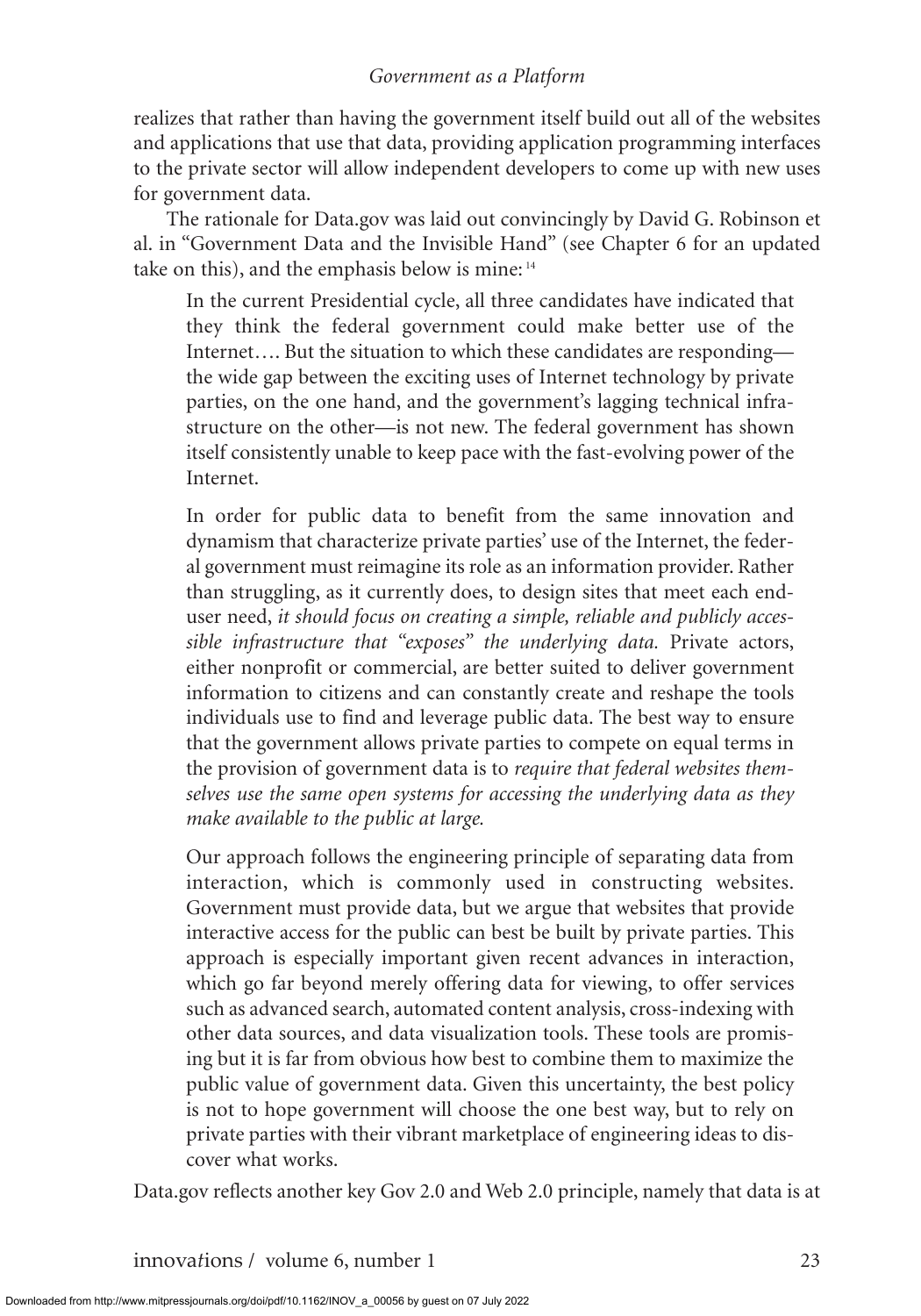the heart of Internet applications. But even here, the goal is not just to provide greater access to government data, but to establish a simple framework that makes it possible for the nation—the citizens, not just the government—to create and share useful data

#### LESSON 3: DESIGN FOR PARTICIPATION

Closely related to the idea of simplicity is the idea of designing for participation. Participatory systems are often remarkably simple—they have to be, or they just don't work. But when a system is designed from the ground up to consist of components developed by independent developers (in a government context, read countries, federal agencies, states, cities, private sector entities), magic happens.

Open source software projects like Linux and open systems like the Internet work not because there's a central board of approval making sure that all the pieces fit together but because the original designers of the system laid down clear rules for cooperation and interoperability. (Yes, there is some oversight: Linus Torvalds and his codevelopers manage the development of the Linux kernel; the Apache Software Foundation manages the development of Apache; the Internet Engineering Task Force [IETF] and the Internet Architecture Board develop and manage Internet standards; and the World Wide Web Consortium manages web standards. But there is little or no official coordination between any of these "local" governance mechanisms. The coordination is all in the design of the system itself.)

In the case of Unix, the original design on which Linux was based, the creators started out with a philosophy of small cooperating tools<sup>15</sup> with standardized inputs and outputs that could be assembled into pipelines. Rather than building complex solutions, they provided building blocks, and defined how anyone could write additional building blocks of their own simply by following the same set of rules. This allowed Unix, and then Linux, to be an operating system literally created as an assemblage of thousands of different projects. While the Linux kernel, developed by Linus Torvalds, is the best known part of the operating system and gave its name to the entire system, it is a tiny part of the overall code.

The Internet took a similar approach.

Tim Berners-Lee's first implementation of the World Wide Web is a great example of the Internet approach at work. Berners-Lee was a developer at CERN, the high energy physics lab in Switzerland, trying to figure out how to make collaboration easier between scientists. To do that, he simply wrote some code. He didn't have to get permission from some central design body. All he needed was one other site to install his server. And it grew from there. He built on top of existing platform components, the Internet Protocol, the Transmission Control Protocol, the Domain Name System, which were already part of the TCP/IP stack. What he defined in addition was HTTP, a protocol for web servers and clients to exchange documents, and HTML, the data format of those documents. He wrote a sample client and a sample server, both of which he put into the public domain. The industry has been off to the races ever since.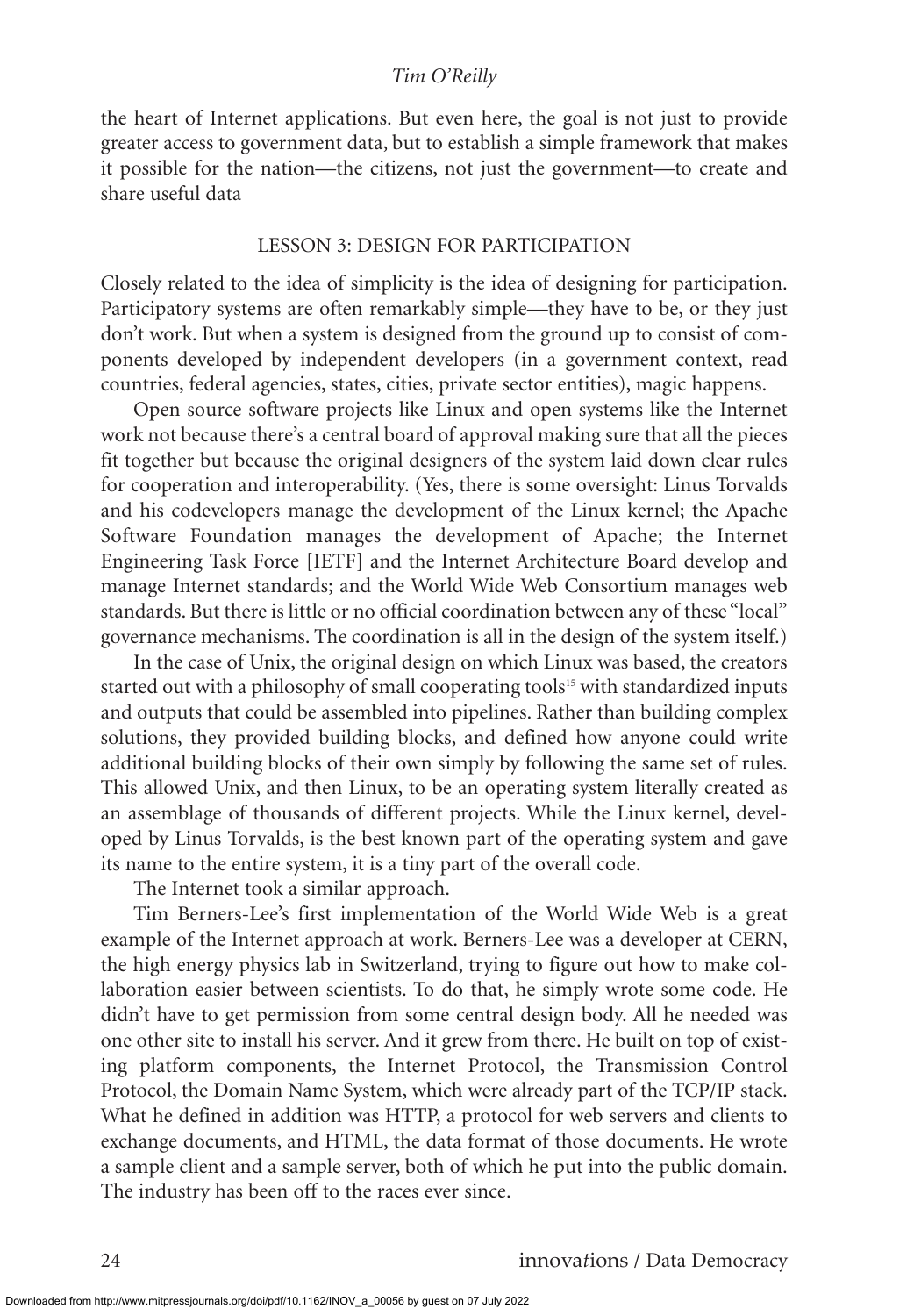There were a number of key design breakthroughs in the World Wide Web's "architecture of participation": 16

- The HTML syntax for formatting a web page was not embedded in a proprietary document format. Instead, HTML documents are ordinary, human-readable text files. What's more, every web browser includes a "View Source" menu command, which allows users to study and understand the formatting of web pages, and to copy innovative new features. Many early web pages weren't written from scratch, but were modifications of other people's pages.
- Anyone could link to any other page on the Web, without the permission or knowledge of the destination page's owner. This idea was the reversal of one taken for granted in previous hypertext systems, that links must always be twoway—an agreement between the parties, so to speak. If the document on the other end of a link goes away, an error (the famous "404" seen by any web surfer) appears, but no further action is taken. This tolerance of failure is a good example of Jon Postel's Robustness Principle at work.

Another way to frame the idea that anyone could link to any other web page without permission is to say that the Web was open "by default." That is, when developers design software, they make certain choices on behalf of their users about the way that software will work unless the user intervenes to change it. For example, in the design of the World Wide Web, it was possible to make web pages that were private and accessible only after login, but unless proactive steps were taken to hide it, any web page was visible to anyone else on the Internet.

In many ways, the choice of "open by default" is the key to the breakaway success of many of the Internet's most successful sites. For example, early Internet photo-sharing sites asked their users to identify people with whom they'd like to share their photos. Flickr made "public" the default value for all photos, and soon became the gold standard for online photo sharing. Wikipedia allowed anyone to create and edit entries in their online encyclopedia, miraculously succeeding where more carefully curated online encyclopedias had failed. YouTube provided mechanisms whereby anyone could embed their videos on any web page, without coming to the central YouTube portal. Skype doesn't ask users for permission to share their bandwidth with other users, but the system is designed that way. Twitter took off because it allows anyone to follow status updates from anyone else (by default—you have to take an extra step to make your updates private), in stark contrast to previous social networks that required approval.

Cass Sunstein, now head of President Obama's Office of Information and Regulatory Affairs, is no stranger to the importance of default choices in public policy. In his book, *Nudge*, coauthored with economist Richard Thaler, he argues that "choice architecture" can help nudge people to make better decisions. <sup>17</sup> The most publicized policy proposal in the book was to make 401K participation "opt out" rather than "opt in" (i.e., participation by default), but the book is full of many other examples. As Sunstein and Thaler wrote: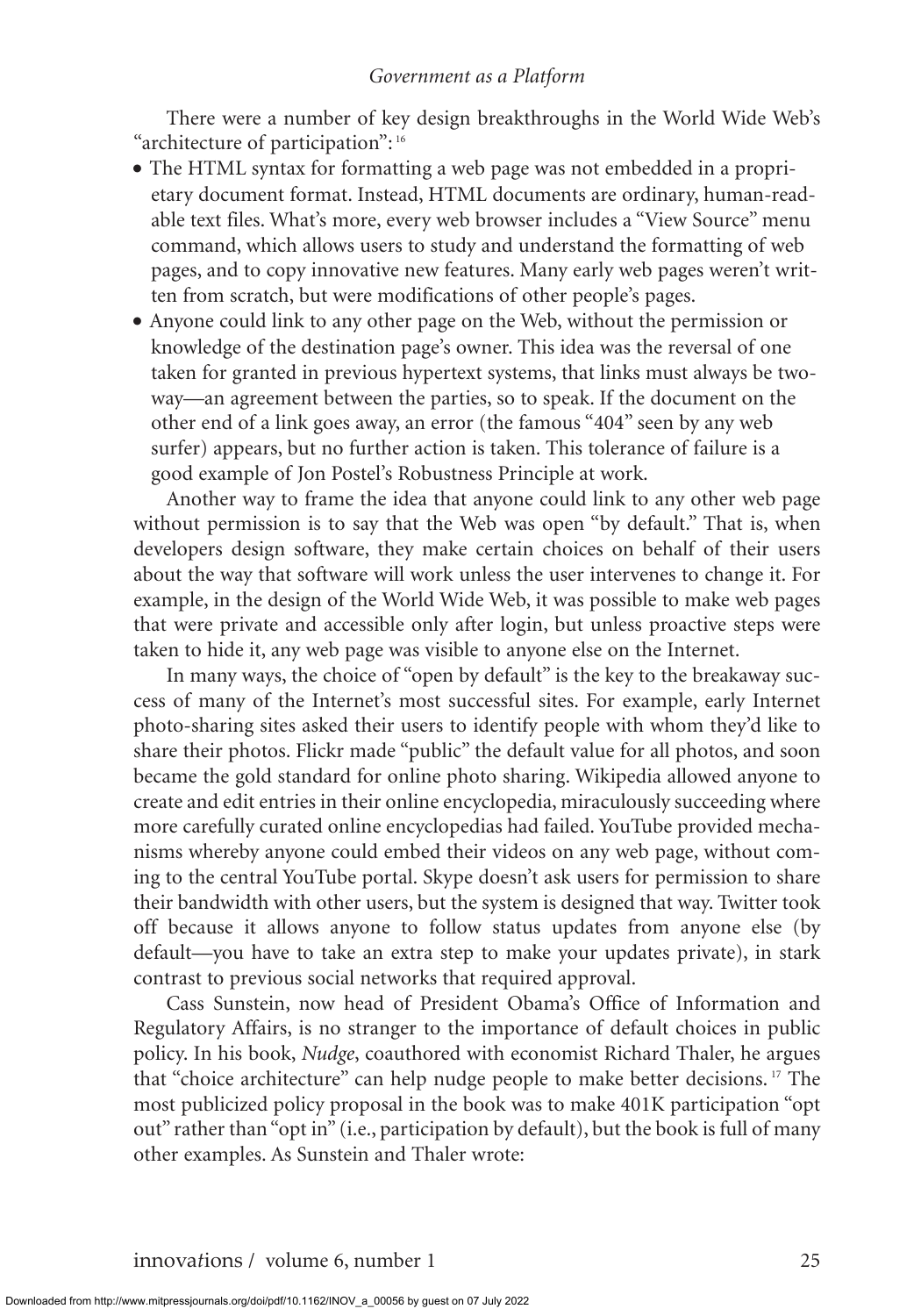A choice architect has the responsibility for organizing the context in which people make decisions…. If you design the ballot voters use to choose candidates, you are a choice architect. If you are a doctor and must describe the alternative treatments available to a patient, you are a choice architect. If you design the form that new employees fill out to enroll in the company health plan, you are a choice architect. If you are a parent, describing possible educational options to your son or daughter, you are a choice architect.

And of course, if you are designing a government program, you are a choice architect. The ideas of Thaler and Sunstein have great relevance to areas such as agricultural policy (why are we subsidizing corn syrup when we face an obesity epidemic?); job creation (how do we encourage more entrepreneurs, <sup>18</sup> including immigrants?); health care (why does Medicare provide reimbursement for treatments that don't work?); and tax policy (where this concept is of course well understood, and the traditional bone of contention between America's political parties). Venture capitalist John Doerr's suggestion on immigration policy<sup>19</sup> that we "staple a Green Card to the diploma of anyone that graduates with a degree in the physical sciences or engineering" is another example of how policy defaults could have an impact on innovation. Pigovian taxes<sup>20</sup> are another application of this principle to government.<sup>21</sup>

In the context of government as a platform, the key question is what architectures will lead to the most generative outcome. The goal is to design programs and supporting infrastructure that enable "we the people" to do most of the work.

## A ROBUSTNESS PRINCIPLE FOR GOVERNMENT

President Obama's memorandum calling for transparent, participatory, collaborative government is also just a statement of philosophy.<sup>22</sup> But it's a statement of philosophy that's fundamentally actionable in the same way that the TCP robustness principle was, or the design rules that are the heart of Unix. And even though none of these things is a formal specification, it is a set of design principles that guide the design of the platform we are collectively trying to build.

It's important to think deeply about what the three design principles of transparency, participation, and collaboration mean in the context of technology.

For example, the word "transparency" can lead us astray as we think about the opportunity for Government 2.0. Yes, it's a good thing when government data is available so that journalists and watchdog groups like the Sunlight Foundation can disclose cost overruns in government projects or highlight the influence of lobbyists. But that's just the beginning. The magic of open data is that the same openness that enables transparency also enables innovation, as developers build applications that reuse government data in unexpected ways. Fortunately, Vivek Kundra and others in the administration understand this distinction, and are providing data for both purposes.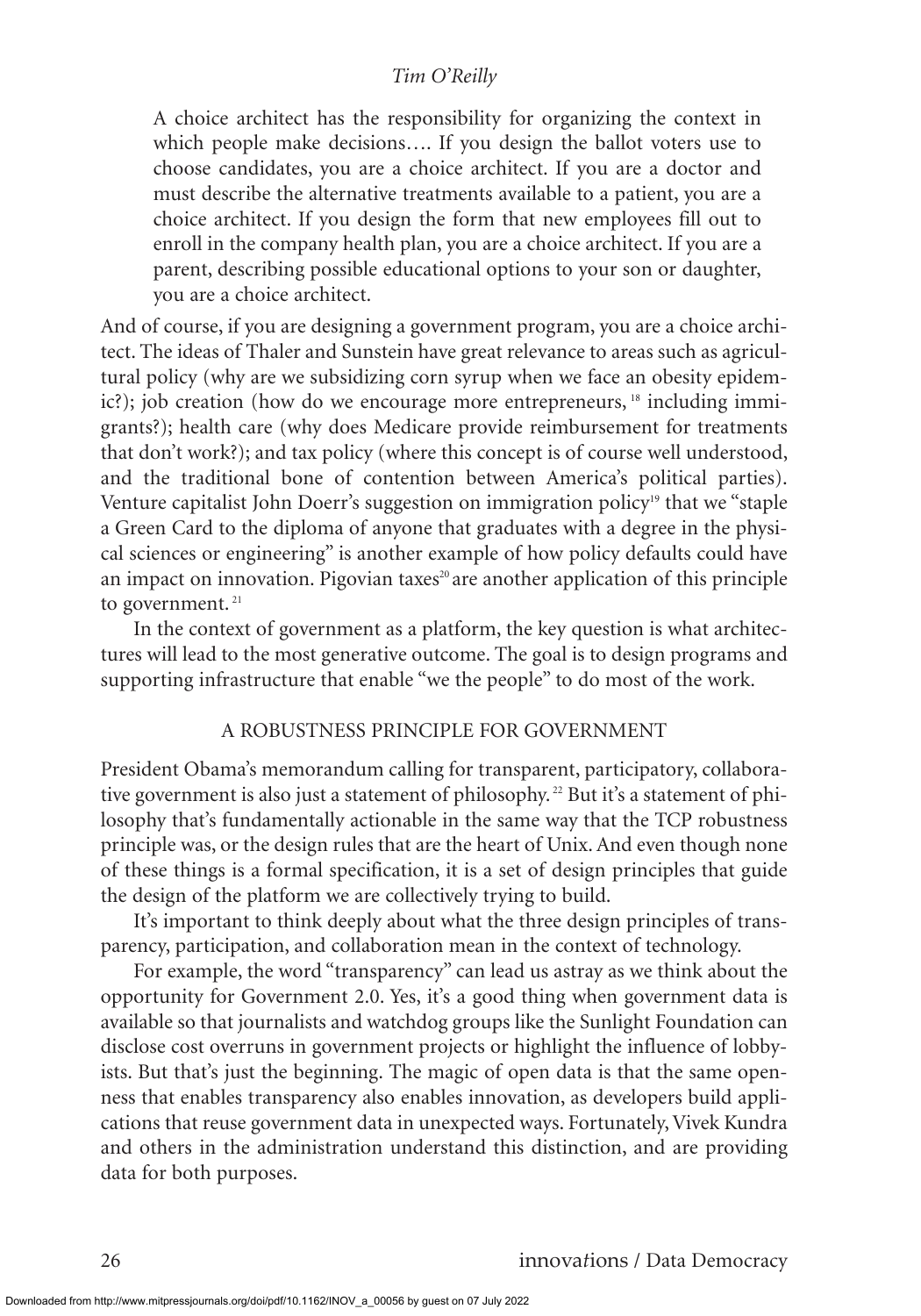#### **Do It Ourselves: An Example from Hawaii**

One of the most dramatic contemporary examples is a story reported by CNN, "Island DIY: Kauai residents don't wait for state to repair road":\* "Their livelihood was being threatened, and they were tired of waiting for government help, so business owners and residents on Hawaii's Kauai island pulled together and completed a \$4 million repair job to a state park—for free."

Especially striking in the story are the cost and time savings:

"It would not have been open this summer, and it probably wouldn't be open next summer," said Bruce Pleas, a local surfer who helped organize the volunteers. "They said it would probably take two years. And with the way they are cutting funds, we felt like they'd never get the money to fix it."

And if the repairs weren't made, some business owners faced the possibility of having to shut down….

So Slack [owner of a kayak tour business in the park], other business owners and residents made the decision not to sit on their hands and wait for state money that many expected would never come. Instead, they pulled together machinery and manpower and hit the ground running March 23.

And after only eight days, all of the repairs were done, Pleas said. It was a shockingly quick fix to a problem that may have taken much longer if they waited for state money to funnel in….

"We can wait around for the state or federal government to make this move, or we can go out and do our part," Slack said. "Just like everyone's sitting around waiting for a stimulus check, we were waiting for this but decided we couldn't wait anymore."

Now is the time for a renewal of our commitment to make our own institutions, our own communities, and our own difference. There's a kind of passivity even to most activism: collective action has come to mean collective complaint. Or at most, a collective effort to raise money. What the rebuilding of the washed out road in Polihale State Park teaches us is that we can do more than that. We can rediscover the spirit of public service, and apply the DIY spirit on a civic scale. Scott Heiferman, the founder of Meetup.com, suggests going beyond the term DIY (Do It Yourself) to embrace a new spirit of DIO: Do It Ourselves!

\* http://www.cnn.com/2009/US/04/09/hawaii.volunteers.repair/index.html

Likewise, we can be misled by the notion of participation to think that it's limited to having government decision-makers "get input" from citizens. This would be like thinking that enabling comments on a website is the beginning and end of social media! It's a trap for outsiders to think that Government 2.0 is a way to use new technology to amplify the voices of citizens to influence those in power, and by insiders as a way to harness and channel those voices to advance their causes.

Participation means true engagement with citizens in the business of government, and actual collaboration with citizens in the design of government pro-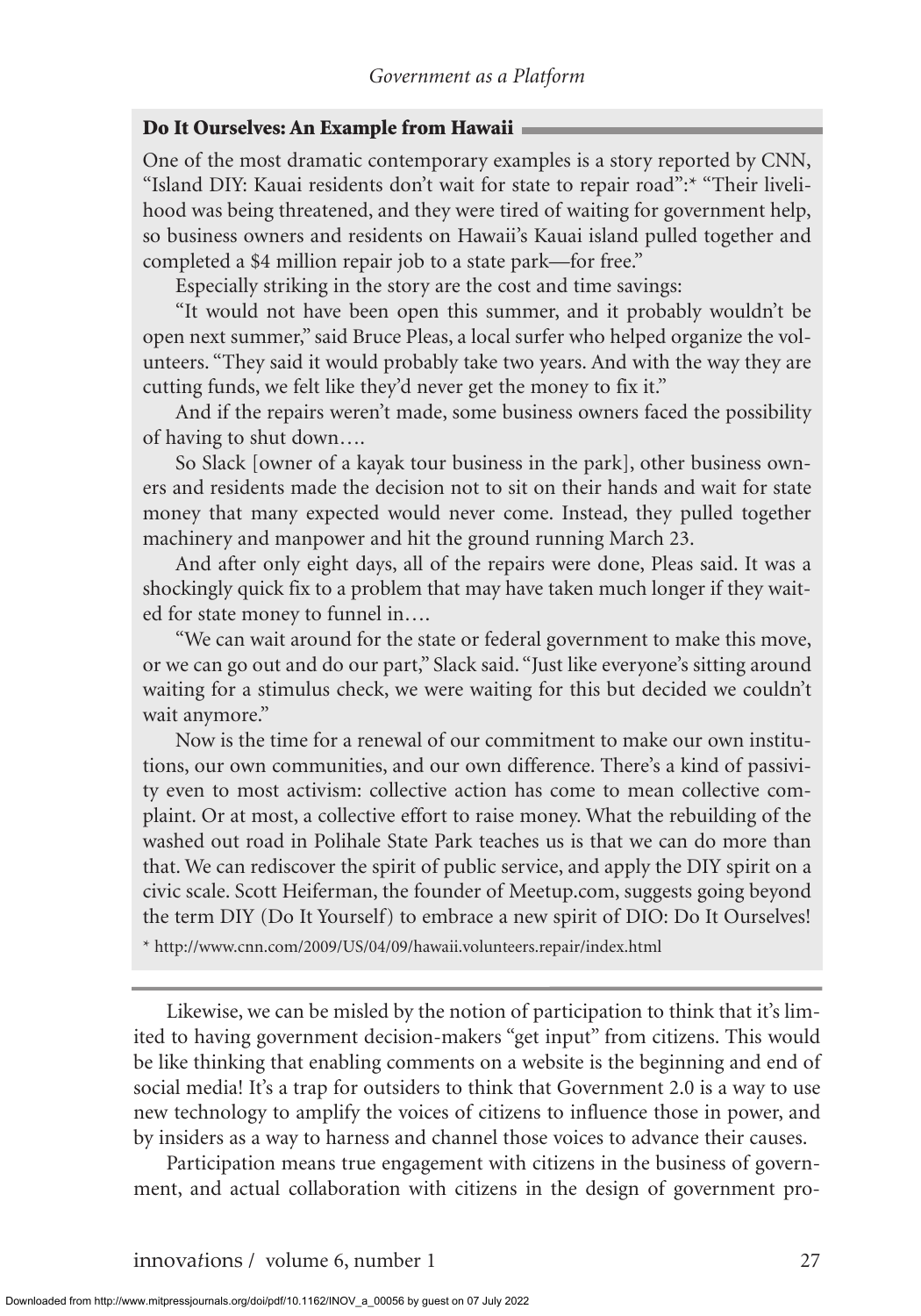#### **Everyone Has Something to Offer**

The reflex exerted by government to gather new information, whether in pursuit of spreading around money for housing or planning its next steps in Afghanistan, is to convene an advisory committee of experts. A whole set of laws and regulations, such as the Federal Advisory Committee Act (FACA), controls this process. Such panels are typically drawn from a limited group of academics and industry experts. A list of these advisors would no doubt show a familiar pattern of high-ranking universities.

Recent popular research on crowdsourcing and the wisdom of crowds suggests a totally different approach. Asking everybody for input generates better results than just asking the experts. Certainly, a single recognized expert will tend to offer better facts, predictions, or advice than a random individual. But put a few dozen random individuals together—on the right kind of task—and the facts, predictions, or advice that shake out are better than what the experts alone produce.

The reasons behind the success of crowdsourcing are still being investigated, but the key seems to be this: in a mix of right and wrong answers, the wrong ones tend to cancel each other out, leaving the right ones. This is the secret behind the famous appeals to the audience in the game show *Who Wants to Be a Millionaire*, as well as the success of prediction markets such as the University of Iowa's Electronic Market.\*

Wikipedia, which invariably makes a central appearance in every reference to crowdsourcing, plays the different opinions of the crowd against each other in more explicit ways. On relatively uncontroversial articles, contributors are expected to discuss their differences and reach consensus. This process is aided by a rarely cited technical trait of web pages: because they present no artificial space limitations, there can always be room for another point of view. On controversial topics, Wikipedia has over the years developed more formal mechanisms, but the impetus for change still wells up from the grassroots.

It's also worth mentioning, in regard to crowdsourcing, the use of low-paid or volunteer labor to carry out simple tasks such as identifying the subjects of photographs. These are called Mechanical Turk projects, in reference to a crowdsourcing technology platform provided by Amazon.com, which is itself named after an eighteenth-century hoax<sup>\*\*</sup> in which a person pretended to be an intel-

grams. For example, the Open Government Brainstorming conducted by the White House is an attempt to truly engage citizens in the making of policy, not just to hear their opinions after the fact.<sup>23</sup>

Open government APIs enable a different kind of participation. When anyone can write a citizen-facing application using government data, software developers have an opportunity to create new interfaces to government.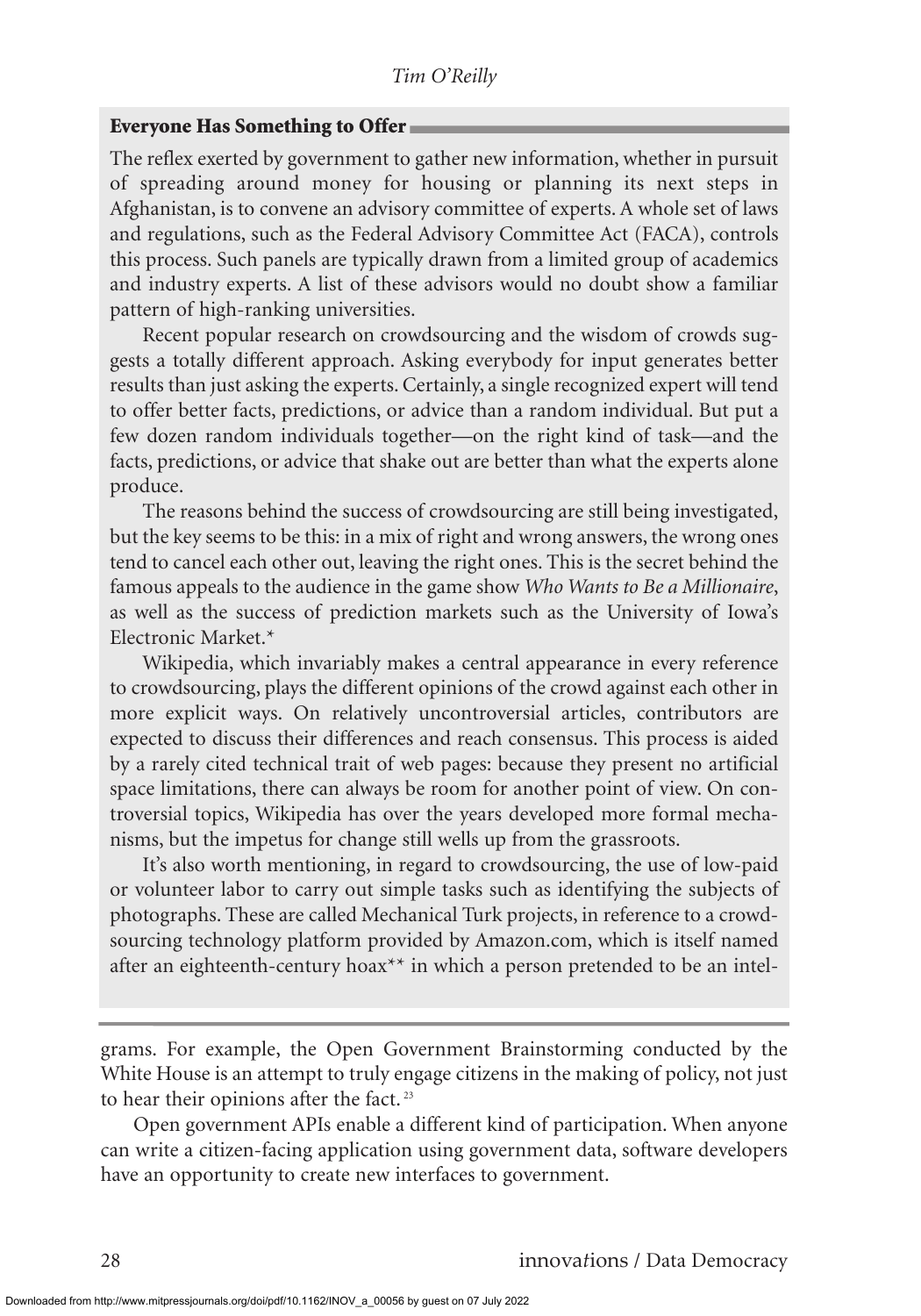ligent machine; in the modern incarnation, thousands of people are serving as functions invoked by a computer application.

Crowdsourcing has already slipped into government procedures in low-key ways. Governments already use input from self-appointed members of the public on all kinds of things, ranging from reports of potholes to anonymous tips that put criminals behind bars.

One of the key skills required of both technologists and government officials is how best to aggregate public opinion or data produced by public actions to reveal new information or patterns. For example, cities learn a lot about neighborhoods by aggregating crime reports from residents. They could understand their needs for broadband network access much more accurately if they took resident reports into account and didn't depend just on what the broadband vendors told them (because geographic anomalies often cause dead zones in areas that the vendors claim to serve).

In general, people can provide input on several levels:

Observations such as reports of potholes and crimes

Feedback on government proposals

New ideas generated through brainstorming sessions

Full-fledged applications that operate on publicly available data

Some of those applications may operate on existing government data, but they can also be designed to collect new data from ordinary people, in a virtuous circle by which private sector applications (like SeeClickFix) increase the intelligence and responsiveness of government.

Governments are more likely to use some form of filtering than to rely on public consensus, as Wikipedia does. The combination of free debate among the public and some adult supervision from a government official makes a powerful combination, already seen in the open government brainstorming session mentioned in Lesson 3.

Finally, crowds can produce data without even realizing it—implicit data that smart programmers can collect and use to uncover whole worlds of information. In fact, smart programmers in the private sector have been doing that for years. Lesson 5 covers this trend.

—Andy Oram

\* http://www.biz.uiowa.edu/iem/index.cfm \*\* http://en.wikipedia.org/wiki/Amazon\_Mechanical\_Turk

Perhaps most interesting are applications and APIs that allow citizens to actually replace functions of government, in a self-service analogue to Craigslist. For example, FixMyStreet, a project developed by UK nonprofit mySociety, made it possible for citizens to report potholes, broken streetlights, graffiti, and other problems that would otherwise have had to wait on an overworked government inspector. This concept has now been taken up widely by forward-thinking cities as well as entrepreneurial companies like SeeClickFix, and there is even a stan-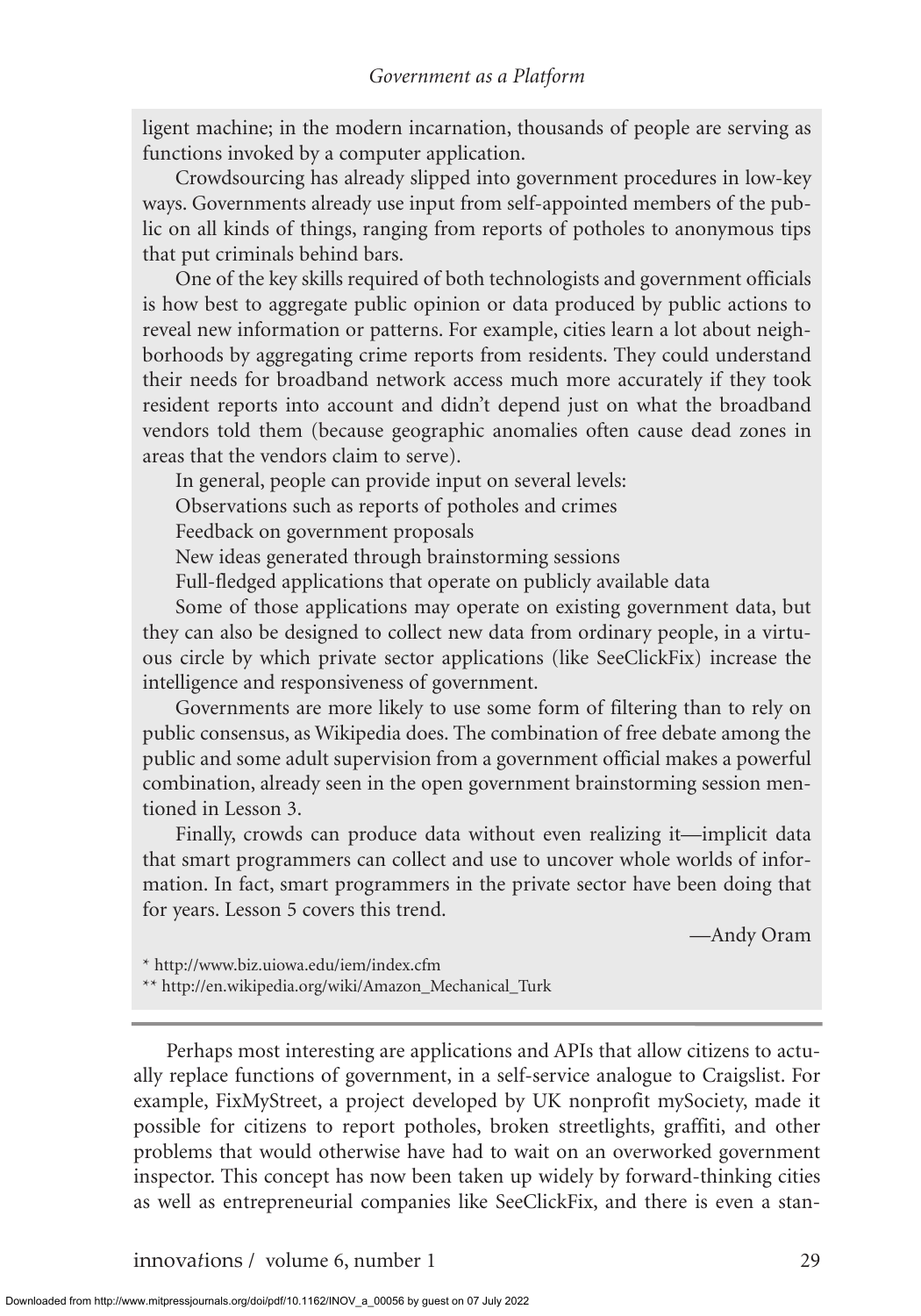dard—Open311—for creating APIs to city services of this kind, so that third-party developers can create applications that will work not just for one city, but for every city.

Taking the idea of citizen self-service even further, you can imagine government using a platform like Meetup to support citizens in self-organizing to take on major projects that the government would otherwise leave undone. Today, there are thousands of civic-minded meetups around issues like beach, road, and waterway cleanups. How many more might there be if local governments themselves embraced the idea of harnessing and supporting citizen concerns as expressed by self-organized meetups?

Citizen self-organization is a powerful concept. It's worth remembering that early in our nation's history, many functions now handled by government were self-organized by citizens: militias, fire brigades, lending libraries, not to mention roads, harbors and bridges. And even today, volunteer fire departments play a major role in protecting many of our communities. Traditional communities still perform barn raisings. Those of us who spend our time on the Internet celebrate Wikipedia, but most of us have forgotten how to do crowdsourcing in the physical world.

#### LESSON 4: LEARN FROM YOUR "HACKERS"

The secret of generative systems is that the most creative ideas for how a new platform can be used don't necessarily come from the creators of the platform. It was not IBM but Dan Bricklin and Bob Frankston (VisiCalc), Mitch Kapor (Lotus 1-2- 3), and Bill Gates who developed the "killer applications" that made the IBM personal computer such a success. It was Tim Berners-Lee, not Vint Cerf and Bob Kahn (the designers of the Internet's TCP/IP protocol), who developed the Internet's own first killer application, the World Wide Web. And it was Larry Page and Sergey Brin, not Tim Berners-Lee, who figured out how to turn the World Wide Web into a tool that revolutionized business.

Such stories suggest how technology advances, as each new generation stands on the shoulders of preceding giants. Fundamental technology breakthroughs are often not exploited by their creators, but by a second generation of entrepreneurs who put it to work.

But advances don't just come from entrepreneurs playing by the rules of new platforms. Sometimes they come from those who break the rules. MIT professor Eric von Hippel has written extensively about this phenomenon, how "lead users" <sup>24</sup> of a product push it to its limits and beyond, showing vendors where their product wants to go, in much the way that rushing water carves its own path through the earth.

There's no better contemporary example than Google Maps, introduced in 2005, nearly 10 years after MapQuest, the first Internet site providing maps and directions. Yet today, Google Maps is the dominant mapping platform by most measures. How did this happen?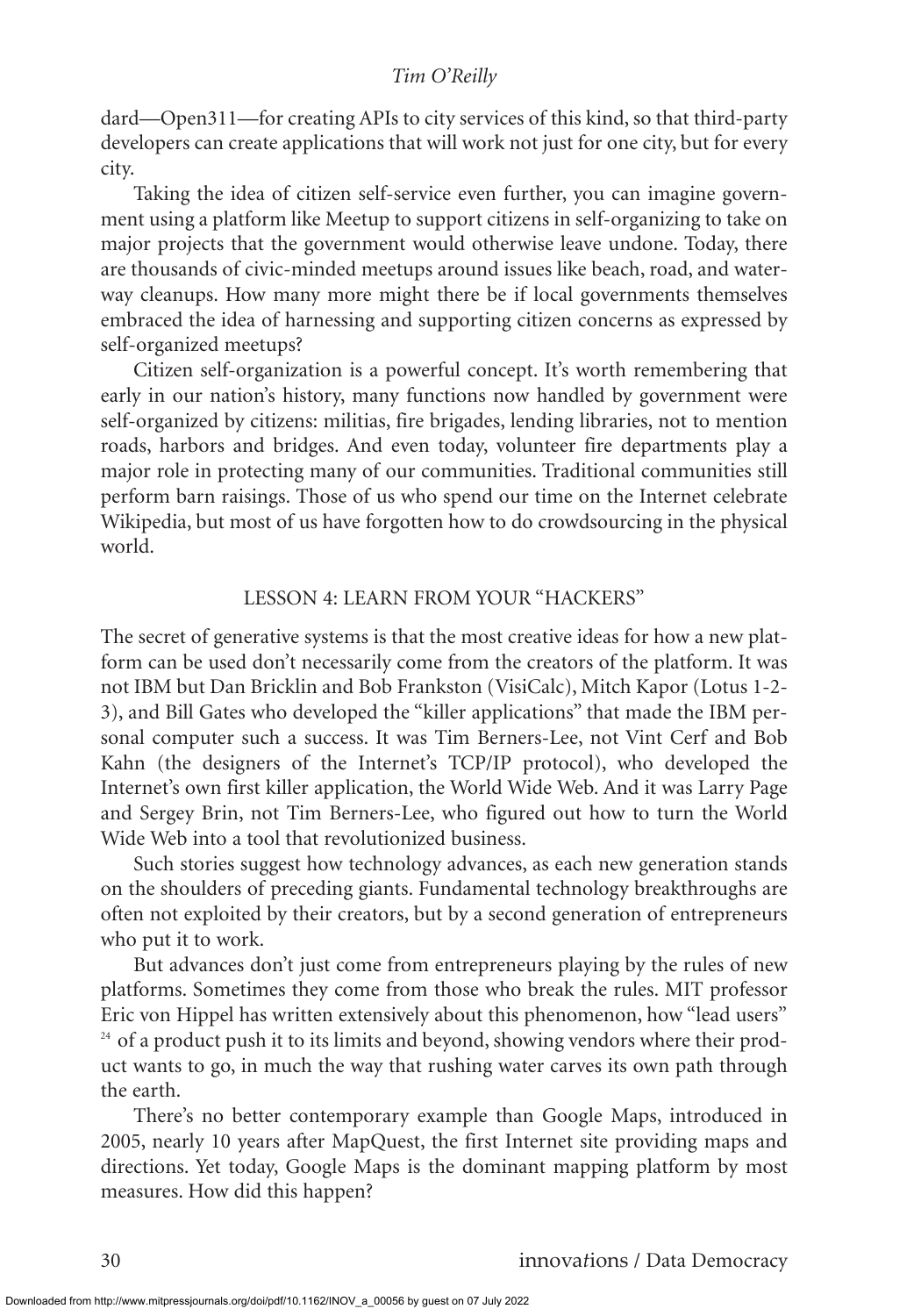When Google Maps was introduced, it featured a cool new AJAX (Asynchronous JavaScript and XML) interface that made it easy to dynamically drag and zoom the map. But there was a hidden feature as well, soon discovered by independent developers. Because JavaScript is interpreted code, it was possible to extract the underlying map coordinate data. A programmer named Paul Rademacher introduced the first Google Maps mashup, HousingMaps.com, taking data from another Internet site, Craigslist.org, and creating an application that put Craigslist apartment and home listings onto a Google Map.

What did Google do? Far from shutting down Rademacher's site and branding him a pirate, Google hired him, and soon put out an API that made it easier for anyone to do what he did. Competitors, who had long had mapping APIs but locked them up behind tightly controlled corporate developer programs, failed to seize the opportunity. Before long there were thousands of Google Maps mashups, and mapping had become an integral part of every web developer's toolkit.

Today, according to the site ProgrammableWeb.com, which tracks mashups and reuse of web APIs, Google Maps accounts for nearly 90% of all mapping mashups, versus only a few percent each for MapQuest, Yahoo!, and Microsoft, even though these companies had a huge head start in web mapping.

There are potent lessons here for governments opening up access to their data via APIs. Developers may use those APIs in unexpected ways. This is a good thing. If you see signs of uses that you didn't consider, respond quickly, adapting the APIs to those new uses rather than trying to block them.

In this regard, consider an instructive counterexample to Google Maps from the government sector. The New York Metropolitan Transit Authority recently attempted to stop the distribution of an iPhone app called StationStops, which provides schedule information for Metro-North trains. After a legal battle, the MTA relented.<sup>25</sup> Other cities, meanwhile, realized that having independent developers build applications that provide information to citizens is a benefit both to citizens and to overworked government agencies, not "copyright infringement and intellectual property theft," as the MTA had originally maintained.

The whole point of government as a platform is to encourage the private sector to build applications that government didn't consider or doesn't have the resources to create. Open data is a powerful way to enable the private sector to do just that.

### DATA IS THE "INTEL INSIDE"

Open data is important not just because it is a key enabler of outside innovation. It's also important to place in the context of current Internet business models. To explain, we require a brief excursion.

One of the central platform lessons of the PC era is summed up in a principle that Harvard Business School Professor Clayton Christensen called "the law of conservation of attractive profits": <sup>26</sup>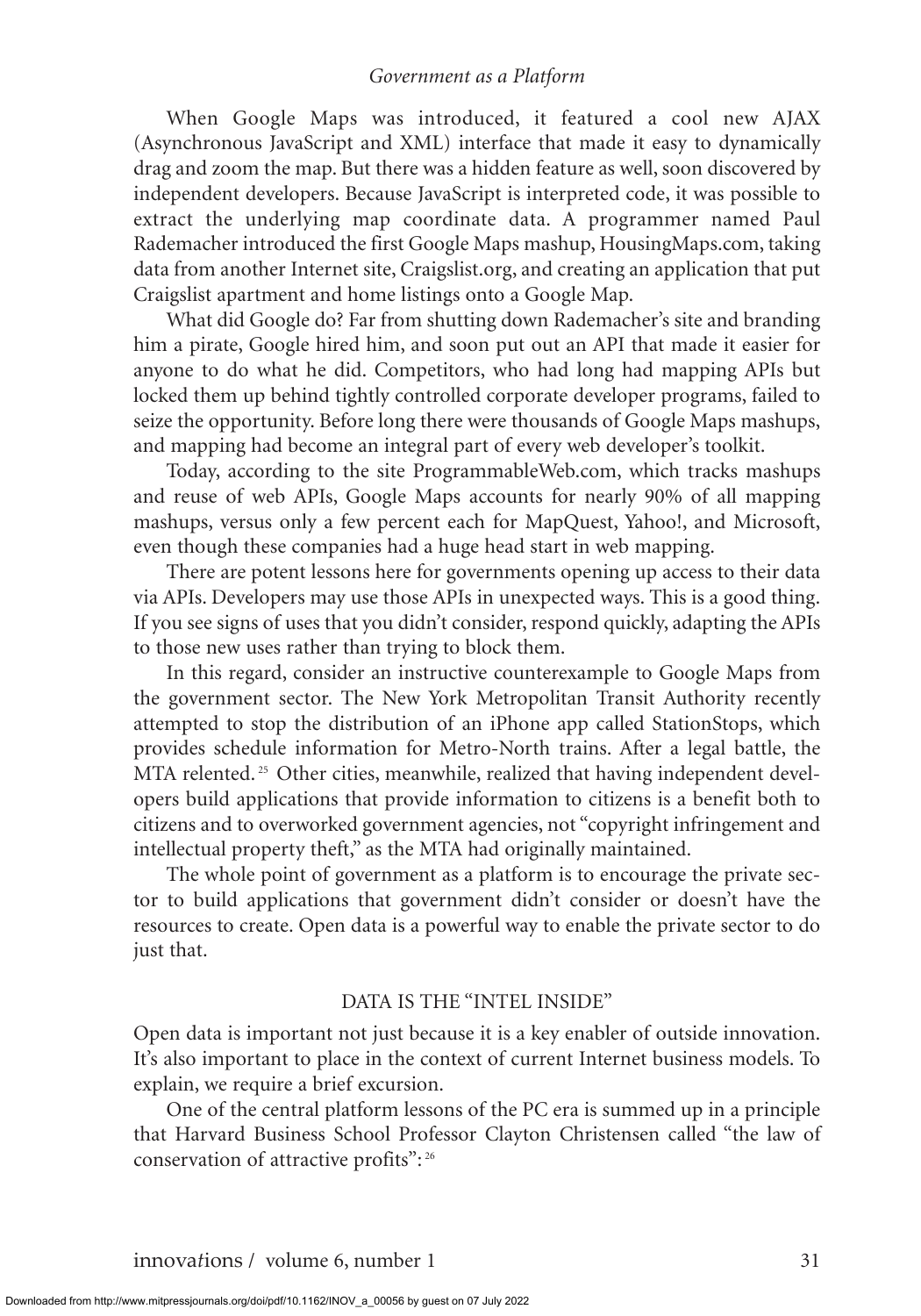When attractive profits disappear at one stage in the value chain because a product becomes modular and commoditized, the opportunity to earn attractive profits with proprietary products will usually emerge at an adjacent stage.

As the IBM PC—built from commodity off-the-shelf parts—became dominant, hardware margins declined, over time becoming razor thin. But according to Christensen's law, something else became valuable, namely software, and Microsoft was soon earning the outsized profits that once were claimed by IBM. But even in an ecosystem of standard off-the-shelf parts, it is sometimes possible to corner a market, and that's just what Intel did when it broke with IBM's policy that every component had to be available from at least two suppliers, and refused to license its 80386 design to other chip manufacturers. That was the origin of the other half of the famous "Wintel" duopoly of Microsoft and Intel. If you can become the sole source of an essential commodity that is key to an otherwise commoditized product, you too can aspire to a logo like the ubiquitous "Intel Inside."

Reflecting on the role of open source software and open protocols and standards in commoditizing the software of the Internet, I concluded in my 2003 paper "The Open Source Paradigm Shift"<sup>27</sup> that something similar would happen on the Internet. Exactly what that was didn't become clear to me till 2005, when I wrote "What Is Web 2.0?"<sup>28</sup>

If there's one lesson that is central to the success of Web 2.0, it's that data and the algorithms that produce value from it—not the software APIs and applications that were the key to the PC era—are the key to marketplace advantage in today's Internet. Virtually all of the greatest Internet success stories, from eBay, Craigslist, and Amazon through Google, Facebook, and Twitter, are data-driven companies.

In particular, they are companies whose databases have a special characteristic: they get better the more people use them, making it difficult for competitors to enter the market. Once eBay or Craigslist had a critical mass of buyers and sellers, it became far more difficult for competitors to enter the market. Once Google established a virtuous circle of network effects among its AdWords advertisers, it was hard for others to achieve similar results.

The Internet business ecosystem can thus be seen as a competition to establish monopolies over various classes of data. It is indeed data that is the "Intel Inside" of the Internet.

What does this have to do with Government 2.0? If data is indeed the coin of the realm of Internet business models, it stands to reason that companies will find advantage in taking data created at public expense, and working to take control of that data for private gain.

Consider the story of Routesy, an application providing iPhone users with bus arrival data in the San Francisco Bay Area. Like StationStops in New York, it was taken down from the iPhone App Store after a legal complaint. While Muni (the San Francisco transit authority) was supportive of Routesy and believed that its data was public, the contract that Muni had signed with technology provider NextBus allowed NextBus to claim copyright in the data.<sup>29</sup> If you want to have the kind of responsiveness that Google showed in supporting HousingMaps.com and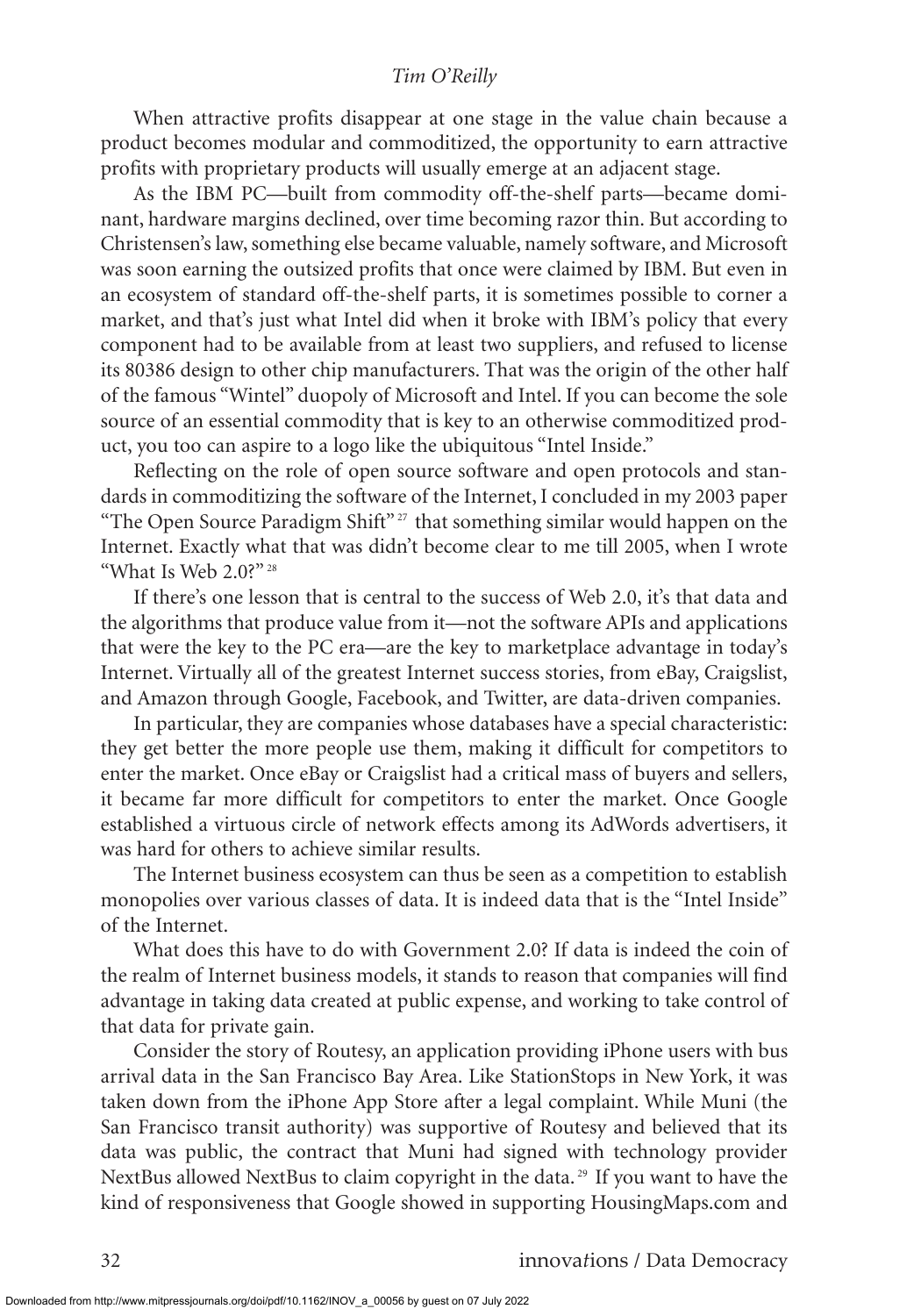## *Government as a Platform*

launching the Google Maps mashup ecosystem, you have to make sure that public data remains public!

Fortunately, the NextBus/Routesy dispute was resolved, like MTA/StationStops, with a win for the public sector. The San Francisco Municipal Transit Authority has now released an XML API to the NextBus data.<sup>30</sup>

## LESSON 5: DATA MINING ALLOWS YOU TO HARNESS IMPLICIT PARTICIPATION

When thinking about user participation and the co-creation of value, it's easy to focus on technology platforms that explicitly feature the creations of their users, like Wikipedia, YouTube, Twitter, Facebook, and blogs. Yet in many ways, the breakthroughs in Web 2.0 have often come from exploring a far wider range of possibilities for collaboration:

- Open source technology platforms such as the TCP/IP protocol suite and utilities created as part of Berkeley Unix, as well as Linux, Apache, and MySQL, and open source programming languages such as Perl, Python, PHP, and Ruby, all built and maintained by collaborative communities, provided the fundamental building blocks of the Internet as we know it today.
- The World Wide Web itself has an architecture of participation. Anyone can put up a website and can link to any other website without permission. Blogging platforms made it even easier for any individual to create a site. Later platforms like Facebook and Twitter are also enablers of this kind of explicit participation.
- First-generation web giants like Yahoo! got their start by building catalogs of the content assembled by the participatory multitudes of the Net, catalogs that later grew into search engines. eBay aggregated millions of buyers and sellers into a global garage sale. Craigslist replaced newspaper classified advertising by turning it all into a self-service business, right down to the policing of inappropriate content, having users flag postings that they find offensive. Even Amazon.com, nominally an online retailer, gained competitive advantage by harnessing customers to provide reviews and ratings, as well as using their purchase patterns to make automated recommendations.
- Google's search engine dominance began with two brilliant insights into user participation. First, the PageRank algorithm that Larry Page and Sergey Brin created while still at Stanford was based on the realization that every link on the World Wide Web was a kind of vote on the value of the site being pointed to by that link. That is, every time any of us makes a link to another site on the Web, we're contributing to Google. Second, Google realized that it could provide better advertising results not by selling advertisements to the highest bidder, but by measuring and predicting user click-through rates on ads. A \$10 ad that is twice as likely to be clicked on is worth more than a \$15 ad. Google could only deliver these results by understanding that every click on a Google search result is a kind of user contribution. Since then, Google has gone on to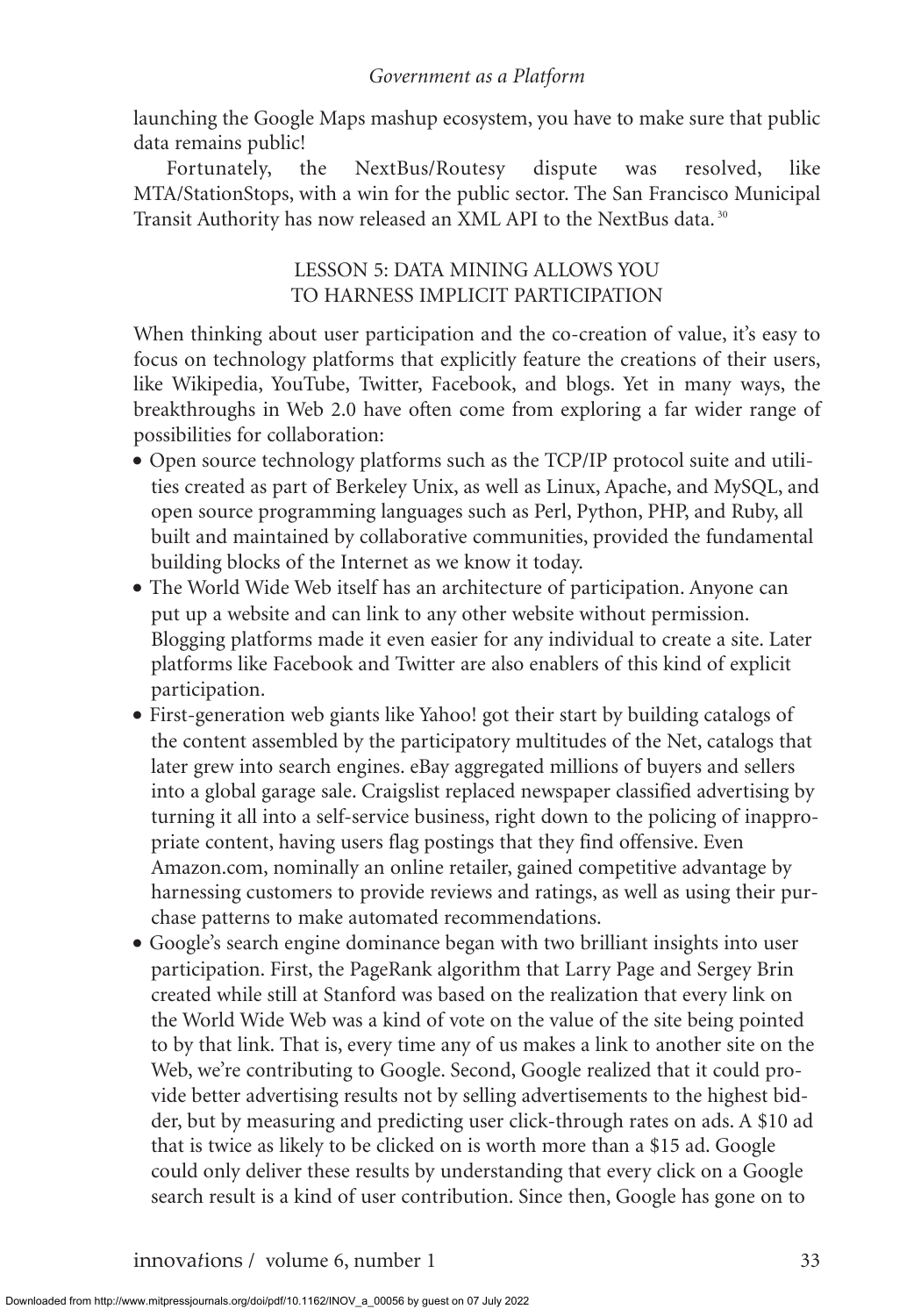mine user participation in many other aspects of its core business as well as in new businesses, including speech recognition, location-based services, automated translation, and much more. Google is a master at extracting value from implicit participation. It makes use of data that its users provide simply in going about their lives on the Internet to provide them with results that quite literally could not exist without them.

Just as Google has become the bellwether company of the Internet era, it is actually systems for harnessing implicit participation that offer some of the greatest opportunities for Government 2.0.

There are great examples to be found in health care. As costs soar, we discover that costs and outcomes aren't correlated. Atul Gawande's *New Yorker* article31 on this disconnect—outlining how McAllen, Texas, the city with the highest health care costs in the U.S., also had the worst health outcomes—led to what Health and Human Services CTO Todd Park referred to in a conversation with me as a "holy cow moment." Todd is now working on what he calls a "holy cow machine," a set of services that will allow every city to understand how its health care costs and outcomes compare to those of other cities.

We have all the data we need—generated by the interactions of our citizens with our health care system—to understand how to better align costs and outcomes. Taking this idea to its full potential, we need to get beyond transparency and, as Google did with AdWords, start building data-driven feedback loops right into the system. Google's tools for estimating the effectiveness of keyword advertising are available to advertisers, but that's wonky, back-office stuff. The real magic is that Google uses all its data expertise to directly benefit its users by automatically providing better search results and more relevant advertisements. The most amazing thing about Google is how dynamically the prices for its advertising are set. *Every single Google search has its own automated ad auction. The price is set dynamically, matching supply and demand, seven or eight billion times a day.* Only financial markets operate at this kind of speed and scale.

A Gov 2.0 analogue would not just be a "holy cow machine" for transparency; it might, for example, be a new, dynamic pricing system for Medicare. Currently, an outside advisory board makes recommendations to Congress on appropriate Medicare reimbursement rates. As David Leonhardt noted in the *New York Times*, "Congress generally ignores them, in deference to the various industry groups that oppose any cuts to their payments." 32 Leonhardt's solution: an independent body, akin to the Federal Reserve, empowered to set reimbursement rates in the same way the Fed sets interest rates.

But shouldn't such a body go even further than periodic resets? Technology would allow us actually to manage reimbursements in much the same way as Google dynamically adjusts its algorithms to produce optimal search results and optimal ad placements. Google takes into account hundreds of factors; so too could a Medicare rate-setting algorithm. To take two examples from Leonhardt's article: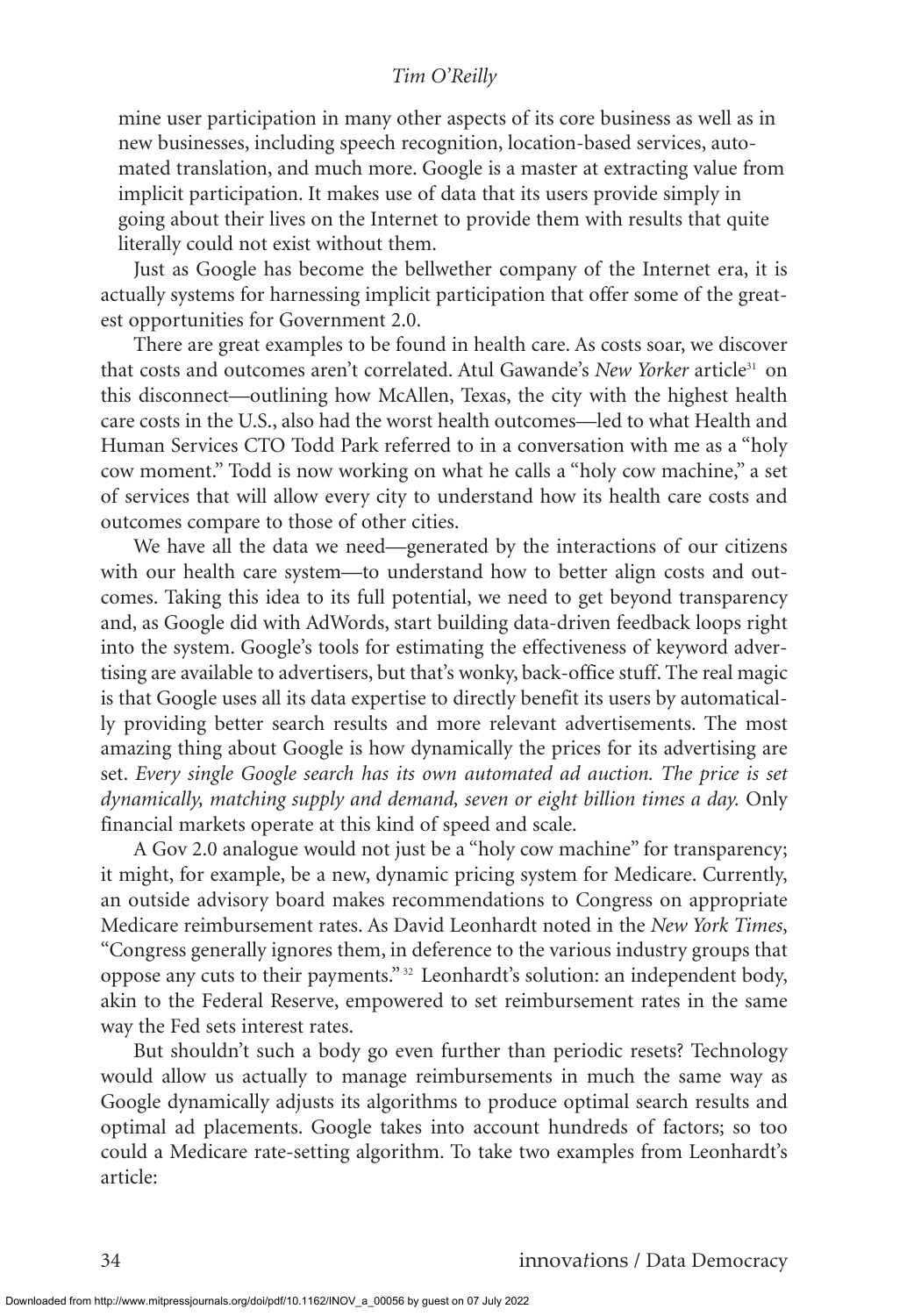Each year, about 100,000 people die from preventable infections they contract in a hospital. When 108 hospitals in Michigan instituted a simple process to prevent some of these infections, it nearly eliminated them. If Medicare reduced payments for the treatment of such infections, it would give hospitals a huge financial incentive to prevent them….

There are a handful of possible treatments for early-stage prostate cancer, and the fastest-growing are the most expensive. But no one knows which ones work best.

By measuring outcomes and linking reimbursements to those outcomes—rather than the current "fee for service" model, which encourages unnecessary procedures—Medicare could pave the way to a real revolution in health care.

Because of the political difficulty of such an intervention, it's unlikely that Medicare would be allowed to unilaterally introduce such an algorithmic payment system. As a result, I do suspect that this kind of innovation will come first from the private sector, which will trounce its competition in the same way that Google trounced its competitors in the search advertising market. As a platform provider, though, it's possible to see how government investment in the data infrastructure to measure and report on outcomes could jump-start and encourage private sector investment.

Real-time linkage of health costs and outcomes data will lead to wholesale changes in medical practice when an innovative health care provider uses them to improve its effectiveness and lower its costs. Such a breakthrough would sooner or later be copied by less effective providers. So rather than attempting to enforce better practices through detailed regulations, a Government 2.0 approach would use open government data to enable innovative private sector participants to improve their products and services. And to the extent that the government itself is a health care provider (as with the Veterans Administration) or medical insurer (as with Medicare), it can best move the ball forward by demonstrating in its own operations that it has been able to harness technology to get the job done better and more cost-effectively.

## LESSON 6: LOWER THE BARRIERS TO EXPERIMENTATION

In a memorable moment during the Apollo 13 moon mission, when mechanical failures required that the mission be aborted and the astronauts rescued using only materials on board the craft, mission controller Gene Kranz famously said, "Failure is not an option." In that case, he was right. But far too often, government programs are designed as though there is only one right answer, and with the assumption that the specification developed by a project team must by definition be correct.

In reality, for most projects, failure is an option. In fact, technology companies embrace failure, experimentation, and rapid iteration.

This has been true long before the latest wave of technology companies. In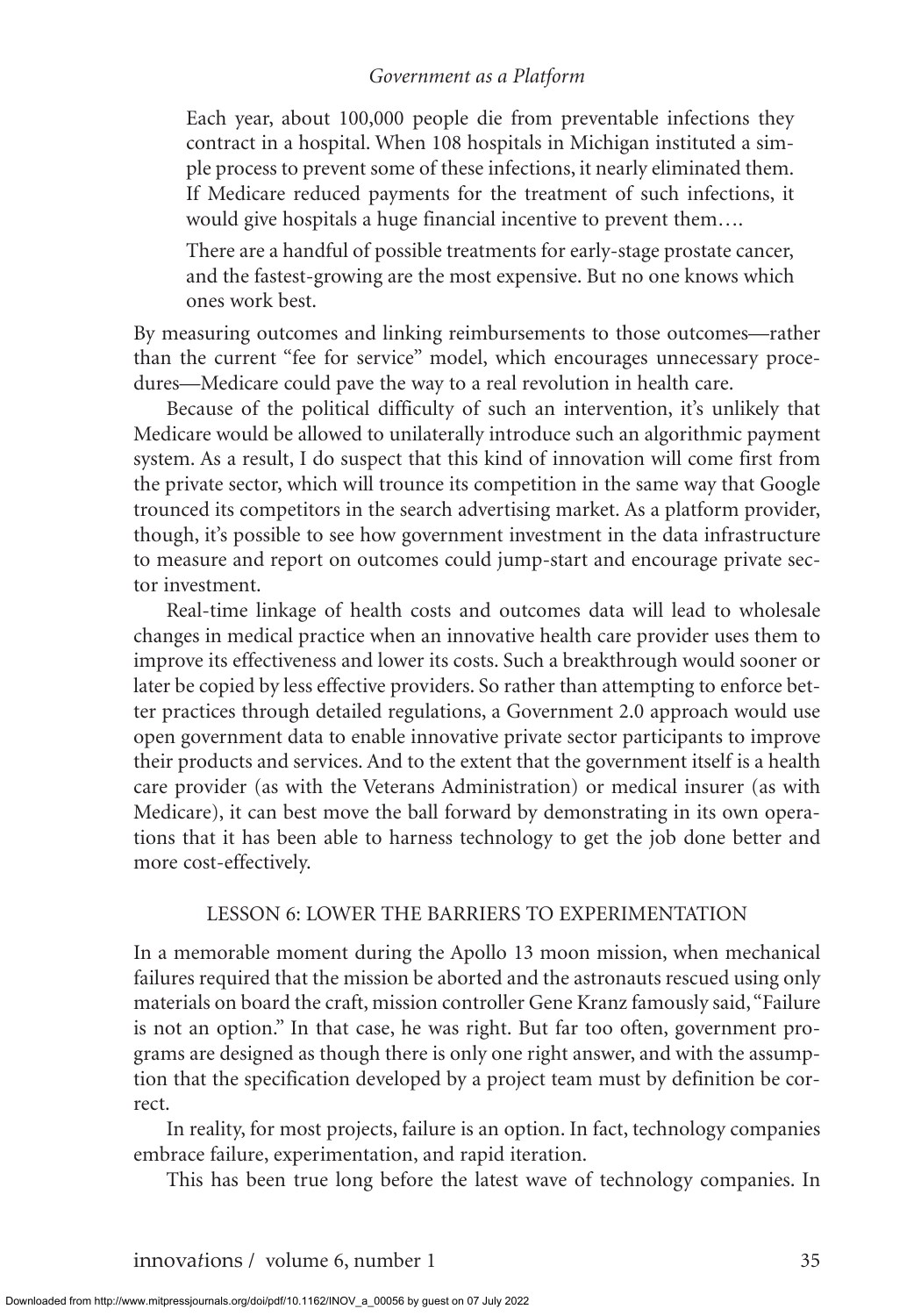describing his quest for a working electric light bulb, Thomas Edison said, "I didn't fail 10,000 times. I succeeded 10,000 times in figuring out something that did not work."

You can conceive of the technology marketplace as a series of competitive experiments. But even within a single company, one of the advantages of webbased business models is the ease of experimentation. Companies routinely run A/B tests of new features on subsets of their users. They add and subtract features in real time in a process of constant improvement that I've sometimes called the "perpetual beta."

More recently, thinkers such as Steve Blank and Eric Ries have described an idea that Ries refers to as "the lean startup," in which he describes exploring the market via a series of "minimal viable products," each of which tells you more about what the market really wants.<sup>33</sup>

This is at great variance with typical government thinking, which, by ignoring the possibility of failure, paradoxically creates the conditions that encourage it. Government 2.0 requires a new approach to the design of programs, not as finished products, perfected in a congressional bill, executive order, or procurement specification, but as ongoing experiments.

Quite frankly, this is likely the greatest challenge in Government 2.0, not only because of the nature of the government procurement process, but also because government programs are often dictated by legislation, or by agency regulations that are outside the scope of the agency actually making the decisions. What's more, while the commercial marketplace benefits from Schumpeterian "creative destruction," government programs are rarely scrapped or sunsetted.

This is all the more reason why government programs must be designed from the outset not as a fixed set of specifications, but as open-ended platforms that allow for extensibility and revision by the marketplace. Platform thinking is an antidote to the complete specifications that currently dominate the government approach not only to IT but to programs of all kinds.

A cultural change is also required. Empowering employees to "fail forward fast" accepts and acknowledges that even when an experiment fails, you will still learn something. Software and web culture not only embraces this mindset, but revels in it—you never know which idea will be the million-dollar idea. Once the cost of that experimentation is reduced, you can quickly scrap a product or feature that no one uses and accept that it just wasn't the thing that needed to be built after all.

Finally, it is essential for best practices—and even working code—to be shared between agencies of the federal government, between states, and between municipalities. After all, as Justice Louis Brandeis wrote in 1932, "It is one of the happy incidents of the federal system that a single courageous state may, if its citizens choose, serve as a laboratory; and try novel social and economic experiments without risk to the rest of the country." <sup>34</sup>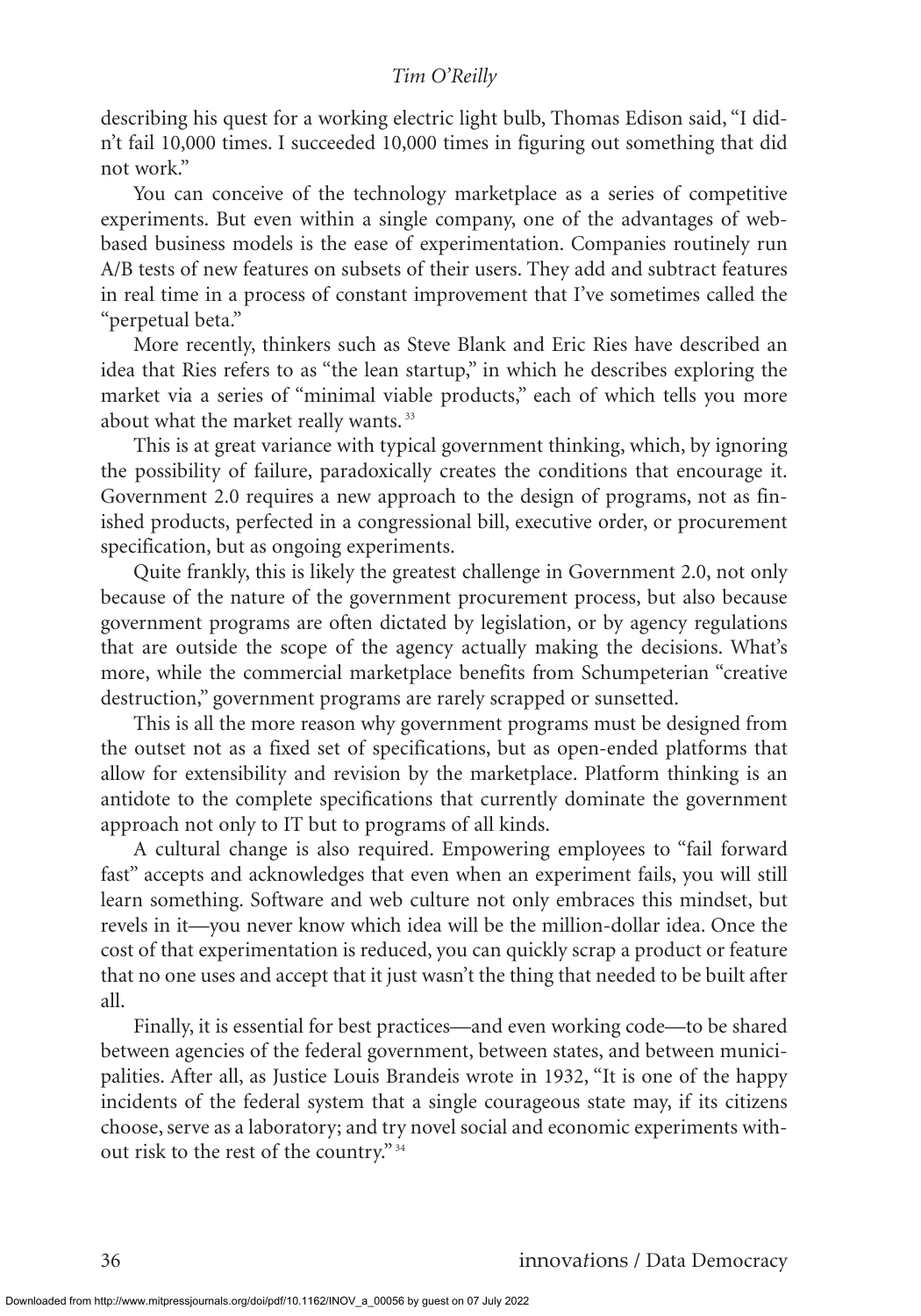## **How Platform Thinking Changes the Big Government/Small Government Debate**

It should be obvious by now that platform thinking provides a real alternative to the endless argument between liberals and conservatives that has so dominated U.S. political discourse in recent decades. The idea that we have to choose between government providing services to citizens and leaving everything to the private sector is a false dichotomy. Tim Berners-Lee didn't develop hundreds of millions of websites; Google didn't develop thousands of Google Maps mashups; Apple developed only a few of the tens of thousands of applications for the iPhone.

Being a platform provider means government stripped down to the essentials. A platform provider builds essential infrastructure, creates core applications that demonstrate the power of the platform and inspire outside developers to push the platform even further, and enforces "rules of the road" that ensure that applications work well together.

## LESSON 7: LEAD BY EXAMPLE

When Microsoft introduced Microsoft Windows, it didn't just introduce the platform; it introduced two applications, Microsoft Word and Microsoft Excel, that showed off the ease of use that came with graphical user interfaces. When Apple introduced the iPhone, it didn't even introduce the platform until its second year. First, it built a device with remarkable new features and a suite of applications that showed off their power.

Despite everything I've said about the importance of a platform provider not competing with its developer ecosystem, it's also a mistake to think that you can build a platform in the abstract. A great platform provider does things that are ahead of the curve and that take time for the market to catch up to. It's essential to prime the pump by showing what can be done.

This is why, for example, Apps.DC.gov, the "App Store" for the city of Washington, D.C., provides a better Gov 2.0 platform model than the federal equivalent Data.gov (see Figure 3, "Apps.DC.gov home page"). Although Apps.gov provides a huge service in opening up and promoting APIs to all the data resources of the federal government, it's hard to know what's important, because there are no compelling "applications" that show how that data can be put to use. By contrast, Apps.DC.gov features a real app store, with applications written by the city of Washington, D.C.'s own technology team (or funded by them) demonstrating how to use key features. D.C. then took the further step of highlighting, at a top level, third-party apps created by independent developers. This is a model for every government app store to follow.

It is true that the sheer size and scope of the federal data sets, as well as the remoteness of many of them from the everyday lives of citizens, makes for a bigger challenge. But that's precisely why the federal Gov 2.0 initiative needs to do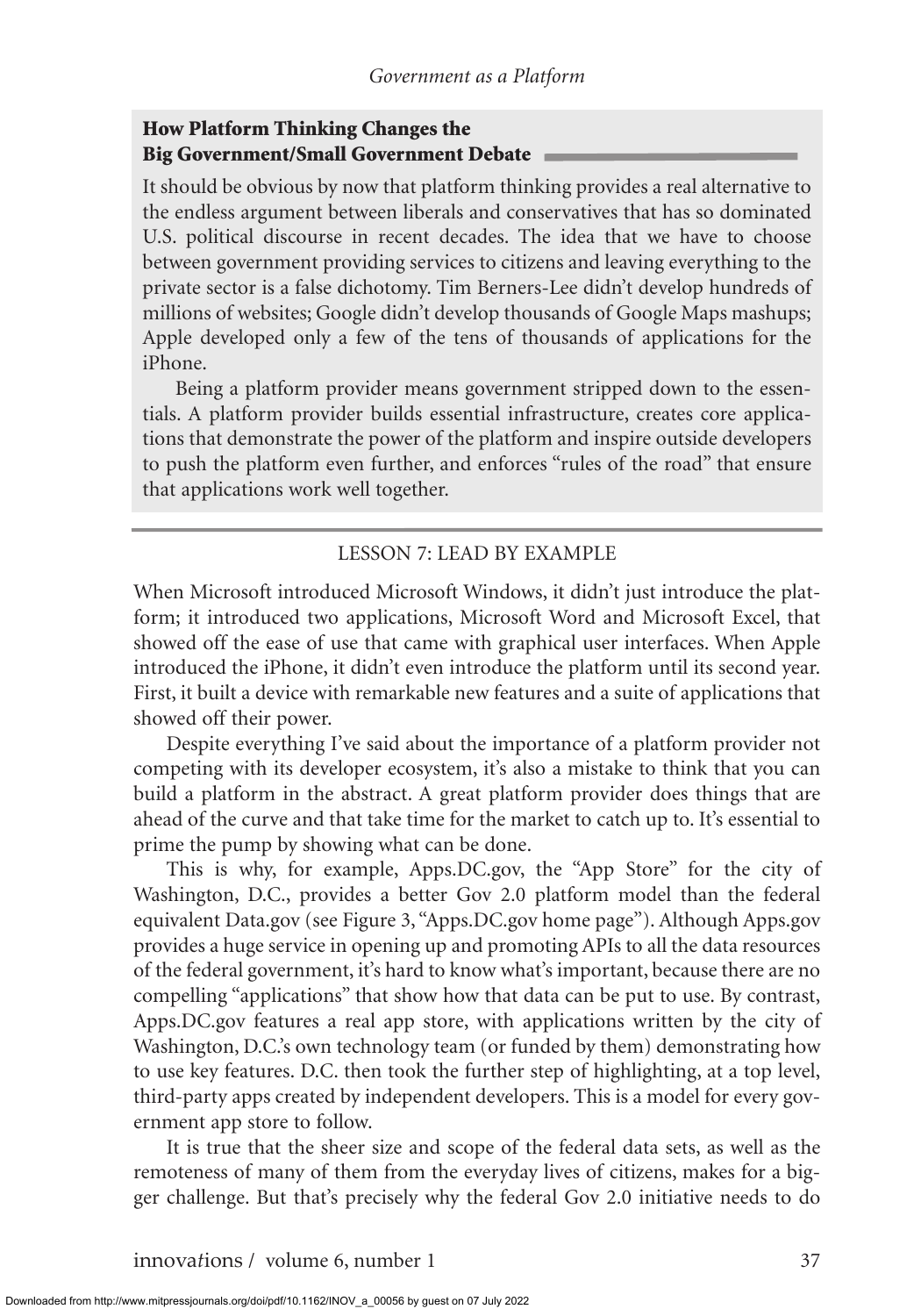

**Figure 3.** Apps.DC.gov home page

deep thinking about what federal data resources and APIs will make the most difference to citizens, and invest strategically in applications that will show what can be done.

But the idea of leading by example is far bigger than just Data.gov. Once again, consider health care.

If the current model of "health care reform" were an operating system, it would be Windows Vista, touted as a major revisioning of the system, but in the end, a set of patches that preserve what went before without bringing anything radically new to the table.

If the government wants buy-in for government-run health care, we need the equivalent of an iPhone for the system, something that re-envisions the market so thoroughly that every existing player needs to copy it. I've suggested that an opportunity exists to reinvent Medicare so that it is more efficient than any private insurance company, and to make the VA better than any private hospital system. But being realistic, technology teaches us that it's always harder to refactor an existing system or application than it is to start fresh.

That's why the "public option" proposed in some current health care bills is such an opportunity. Can we create a new health insurance program that uses the lessons of technology—open standards, simplicity in design, customer self-service, measurement of outcomes, and real-time response to what is learned, not to mention access via new consumer devices—to improve service and reduce costs so radically that the entire market follows?

This is the true measure of Gov 2.0: does it make incremental changes to the existing system, or does it constitute a revolution? Considering the examples of Microsoft, Google, Amazon, Apple, and other giants of the technology world, it's clear that they succeeded by changing all the rules, not by playing within the existing system. The personal computer, the World Wide Web, and the iPhone have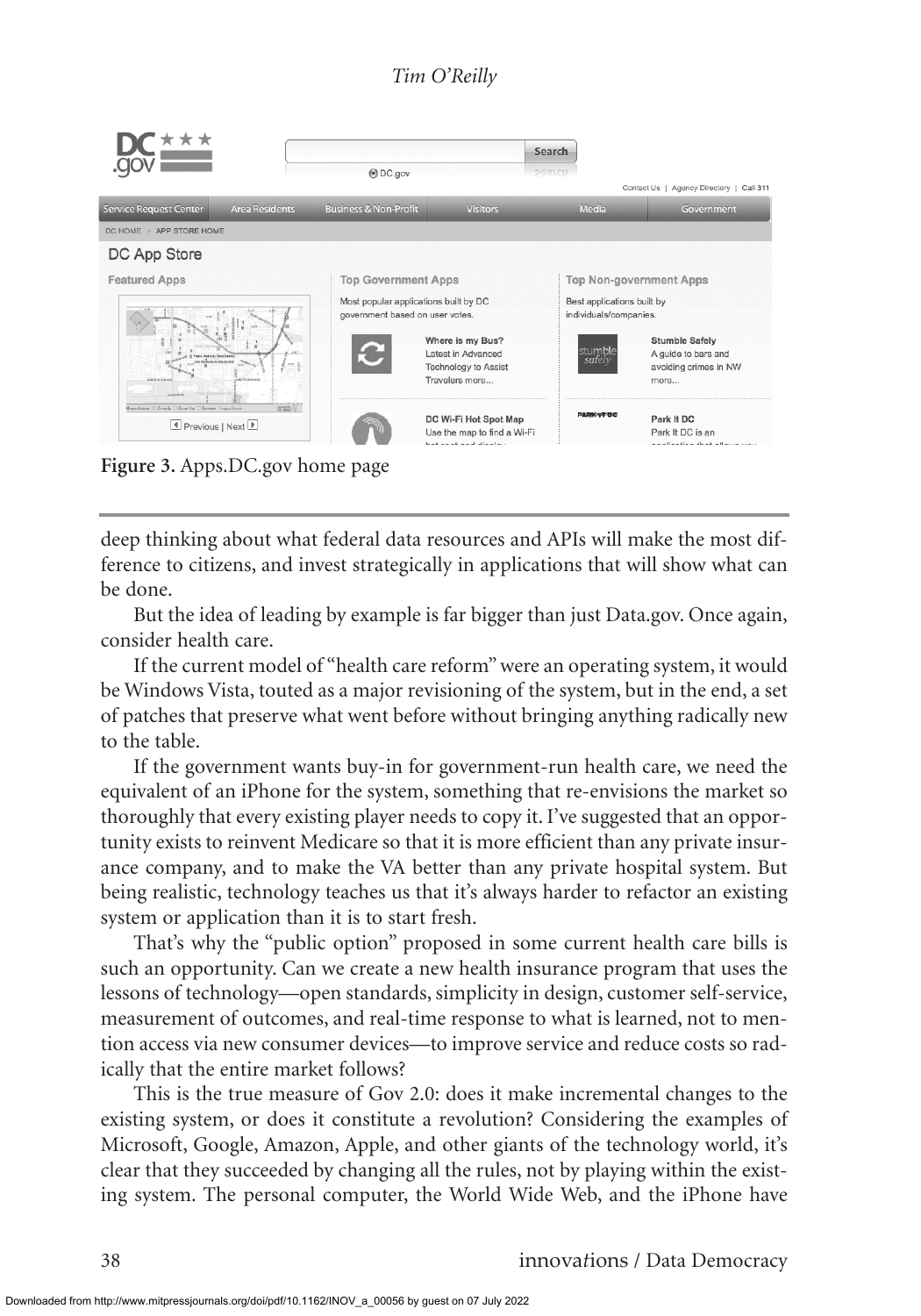each managed to simultaneously bring down costs while increasing consumer choice—each by orders of magnitude.

They did this by demonstrating how a radically new approach to existing solutions and business models was, quite simply, orders of magnitude better than what went before.

If government is a platform, and Gov 2.0 is the next release, let's make it one that shakes up—and reshapes—the world.

## PRACTICAL STEPS FOR GOVERNMENT AGENCIES

1. Issue your own open government directive. San Francisco Mayor Gavin Newsom has done just that. You might consider his Open Data Executive Directive as a model. <sup>35</sup>

2. As Robinson et al. propose, create "a simple, reliable and publicly accessible infrastructure that 'exposes' the underlying data" from your city, county, state, or agency. Before you can create a site like Data.gov, you must first adopt a data-driven, service-oriented architecture for all your applications. The "Eight Open Government Data Principles" document outlines the key requirements for open government data.<sup>36</sup>

3. "Build your own websites and applications using the same open systems for accessing the underlying data as they make available to the public at large" (Robinson et al. again). <sup>37</sup>

4. Share those open APIs with the public, using Data.gov for federal APIs and creating state and local equivalents. For example, cities such as San Francisco (DataSF.org) and Washington, D.C. (Data.DC.gov and Apps.DC.gov) include not only data catalogs but also repositories of apps that use that data, created by both city developers and the private sector.

5. Share your work with other cities, counties, states, or agencies. This might mean providing your work as open source software, working with other governmental bodies to standardize web services for common functions, building a common cloud computing platform, or simply sharing best practices. Code for America is a new organization designed to help cities do just that.

6. Don't reinvent the wheel: support existing open standards and use open source software whenever possible. (Open311 is a great example of an open standard being adopted by many cities.) Figure out who has problems similar to yours, and see if they've done some work that you can build on.

7. Create a list of software applications that can be reused by your government employees without procurement.

8. Create an "app store" that features applications created by the private sector as well as those created by your own government unit (see Apps.DC.gov).

9. Create permissive social media guidelines that allow government employees to engage the public without having to get pre-approval from superiors.

10. Sponsor meetups, code camps, and other activity sessions to actually put citizens to work on civic issues.